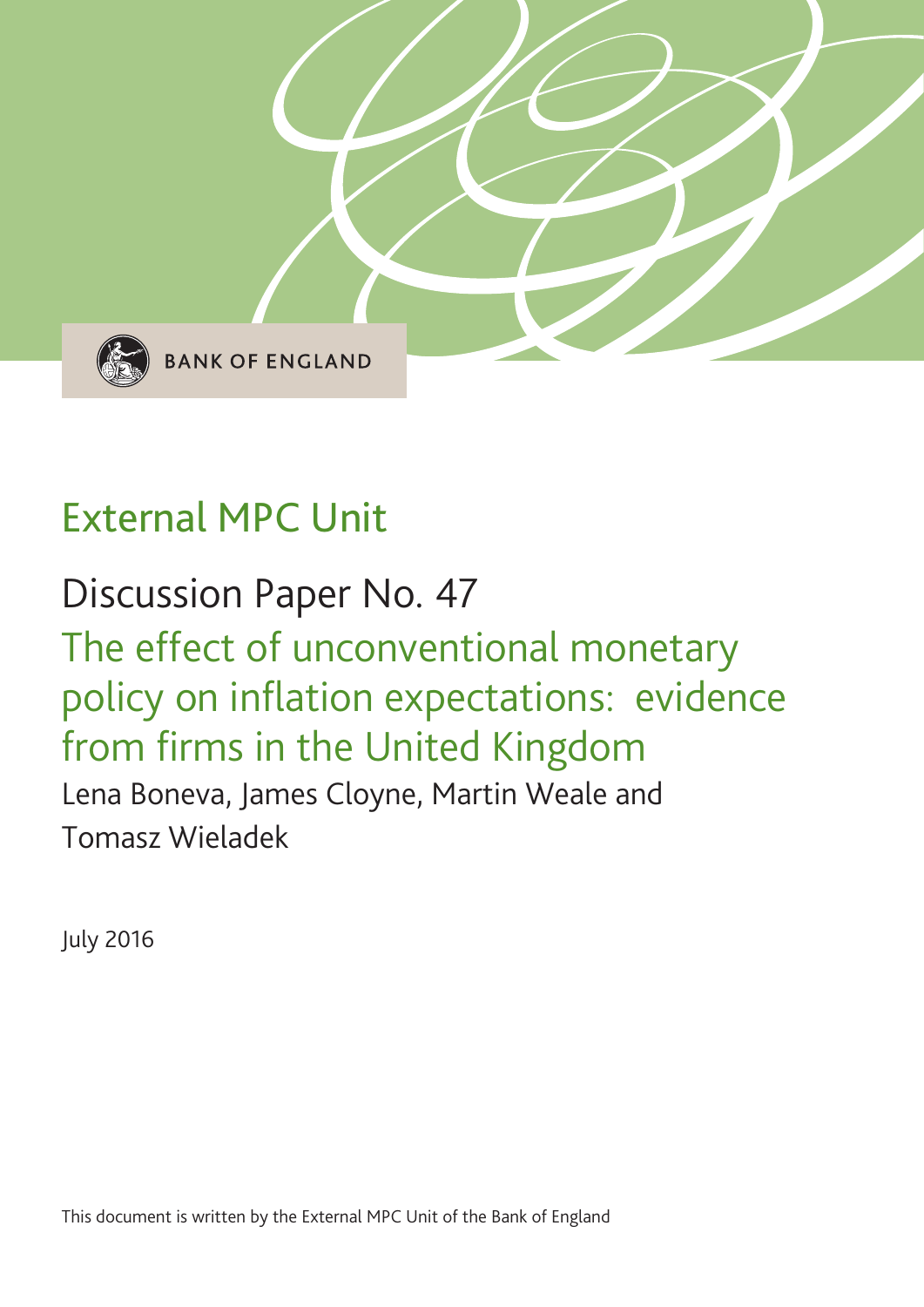

**BANK OF ENGLAND** 

## External MPC Unit

## Discussion Paper No. 47

## The effect of unconventional monetary policy on inflation expectations: evidence from firms in the United Kingdom

Lena Boneva,<sup>(1)</sup> James Cloyne,<sup>(2)</sup> Martin Weale<sup>(3)</sup> and Tomasz Wieladek<sup>(4)</sup>

#### **Abstract**

This paper investigates the effect of quantitative easing (QE) and other unconventional monetary policies on inflation and wage expectations of UK manufacturing firms. To identify the effect of QE on firms' expectations, we use a novel approach of combining microeconometric data with macroeconomic shocks: QE is exogenous to inflation expectations of individual firms, and so are other macroeconomic developments like aggregate inflation or GDP growth. We find that firms' inflation expectations increase by 0.22 percentage points in response to £50 billion of QE, implying that inflation expectations are part of the transmission mechanism of QE. In contrast, we find a positive but small and insignificant effect of forward guidance on inflation and wage expectations.

**Key words:** Inflation expectations, firm survey data, unconventional monetary policy, quantitative easing.

**JEL classification:** D22, E52, E31.

- (3) Bank of England. Email: martin.weale@bankofengland.co.uk
- (4) Barclays and CEPR. Email: tomaszwieladek@gmail.com

These Discussion Papers report on research carried out by, or under supervision of the External Members of the Monetary Policy Committee and their dedicated economic staff. Papers are made available as soon as practicable in order to share research and stimulate further discussion of key policy issues. However, the views expressed in this paper are those of the authors, and not necessarily those of the Bank of England or the Monetary Policy Committee. We thank James Talbot, Garry Young, Alice Pugh, John Barrdear and seminar participants at the Bank of England for comments, advice and support with the data. Lena Boneva gratefully acknowledges financial support from Cusanuswerk and the ESRC. Tomasz Wieladek's contribution to this paper was completed while employed by the Bank of England and does not represent the views of Barclays.

Information on the External MPC Unit Discussion Papers can be found at www.bankofengland.co.uk/monetarypolicy/Pages/externalmpcpapers/default.aspx

External MPC Unit, Bank of England, Threadneedle Street, London, EC2R 8AH

**© Bank of England 2016** ISSN 1748-6203 (on-line)

<sup>(1)</sup> Bank of England and London School of Economics. Email: lena.boneva@bankofengland.co.uk

<sup>(2)</sup> Bank of England. Email: james.cloyne@bankofengland.co.uk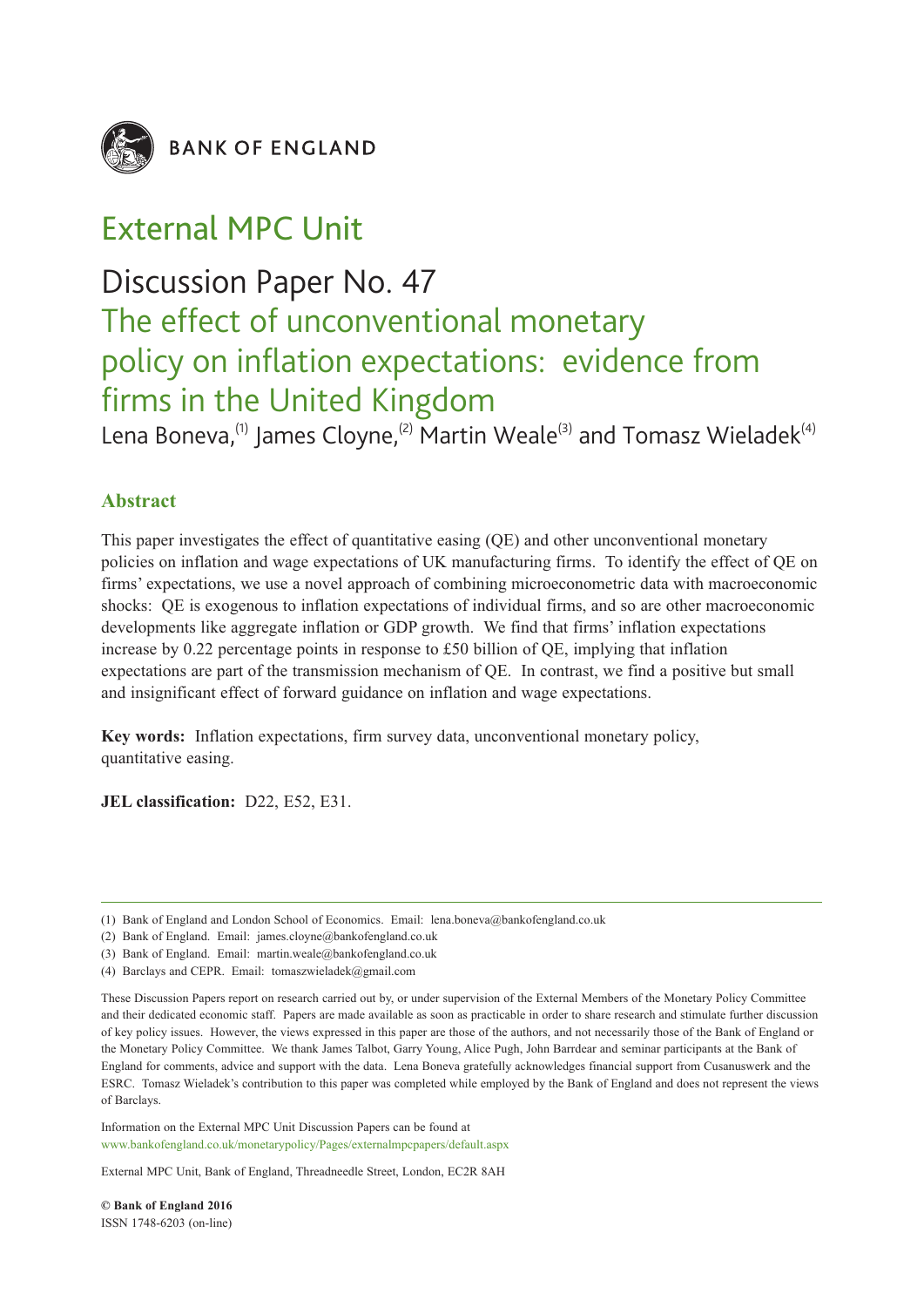## 1 Introduction

Following the onset of the 'Great Recession' and after short-term interest rates hit the zero lower bound, several central banks adopted unconventional monetary policies to support their economies. Unconventional instruments ranged from purchases of different assets (quantitative easing, QE) to forward guidance on the future conduct of monetary policy. Some instruments such as the Bank of England's Funding for Lending Scheme (FLS) were designed to directly stimulate domestic non-financial lending. Among these new instruments, purchases of government bonds were probably most widely used across countries: Including Operation Twist, the Federal Reserve System bought government bonds worth \$1567 billion, and the government bond purchases of the Bank of England amount to £375 billion.

Modern macroeconomic theory places strong emphasis on inflation expectations. Monetary stabilisation policy involves anchoring long-term expectations at the inflation target and credibly ensuring a stable path for private sector expectations back to the inflation target following any disturbance. Moreover, at the Zero Lower Bound preventing inflation expectations from falling is crucial to avoid a liquidity trap [\(Krugman](#page-20-0) [\(1998\)](#page-20-0)) and the recent unconventional monetary policy actions were aimed at avoiding such an adverse outcome.

This paper therefore investigates whether the recent unconventional policy interventions succeeded in increasing inflation expectations. Specifically, we investigate the effect of unconventional monetary policy measures on inflation and wage expectations of UK manufacturing firms using a novel panel dataset of UK manufacturing firms collected by the Confederation of the British Industry (CBI). The data cover the period 2008-2014. We find that firms' expectations for annual own-price inflation increase by 0.22 percentage points in response to  $\pounds 50$  billion of QE. Similarly, their expectations for industry-wide annual inflation increase by 0.19 percentage points. The increase in expected wage growth is somewhat higher at 0.28 percentage points.

Whilst evidence of whether unconventional monetary policies affected firms' expectations is scarce, there is a growing literature on the effects of QE on asset prices and macroeconomic outcomes. [Gagnon et al.](#page-19-0) [\(2011\)](#page-19-0), [D'Amico and King](#page-19-1) [\(2012\)](#page-19-1) and [Kr](#page-20-1)[ishnamurthy and Vissing-Jorgensen](#page-20-1) [\(2011\)](#page-20-1) document that the first US large scale asset purchases programme led to a statistically significant decline of about 30-90 basis point in Treasury yields. Following asset purchases by the Bank of England, [Meier](#page-20-2) [\(2009\)](#page-20-2) and [Joyce et al.](#page-19-2) [\(2011\)](#page-19-2) find a decline of UK gilt yields of about 40-100 basis points. But to gauge the effect these policies have on financial markets, existing studies have used time-series regressions or event study techniques focused on dates around the announcement. Despite being an important contribution to understanding whether QE worked, these papers have typically not assessed how financial market movements translated into effects on the wider economy.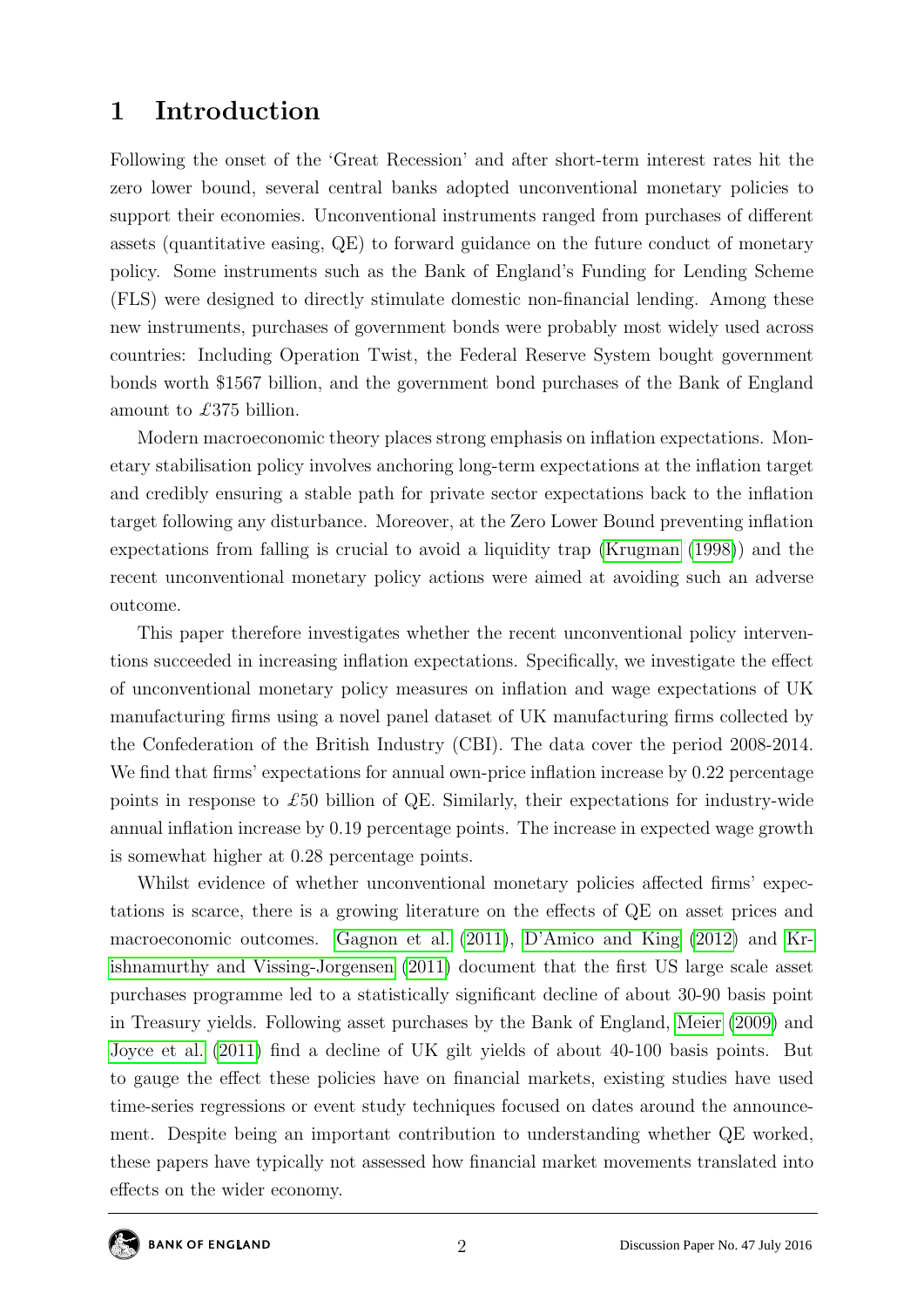

<span id="page-3-0"></span>Figure 1: Monetary policy announcements and inflation expectations

Studies that do examine the wider impact of unconventional monetary policy typically adopt vector autoregression methods or structural macroeconomic models. In terms of structural models, [Chung et al.](#page-19-3) [\(2011\)](#page-19-3) use the Federal Reserve Board's US macroeconomic model to examine the possible impact of US large scale asset purchases and find that real GDP and inflation were respectively 3% and 1% higher as a result of the Federal Reserve's asset purchase policy. [Del Negro et al.](#page-19-4) [\(2011\)](#page-19-4) study the Fed's liquidity facilities through the lens of a DSGE model with financial frictions and find that these policies were highly effective to prevent an even deeper recession. But these economic models are typically based on strong assumptions about the precise transmission mechanism of asset purchases.

[Kapetanios et al.](#page-20-3) [\(2012\)](#page-20-3) estimate a range of time-varying SVAR models on UK data and conclude that £200 billion asset purchases increased inflation by  $1\frac{1}{4}\%$  and real GDP by  $1\frac{1}{2}\%$ . In a related study, [Weale and Wieladek](#page-20-4) [\(2014\)](#page-20-4) find, using a wide range of alternative identification schemes that do not impose restrictions on the response of output and inflation, a similar impact on real GDP, but an effect on inflation that is three times as large. [Baumeister and Benati](#page-19-5) [\(2013\)](#page-19-5) produce related estimates for the US. Studies that investigate the effect of QE using time series data are, however, subject to two major econometric challenges. First, QE is observed only for a short period of time which makes the application of many time series estimators difficult. Secondly, identifying the effect of QE on the macroeconomy faces a serious endogeneity problem because QE both affects, and responds to, macroeconomic developments.

To illustrate the endogeneity problem in macroeconomic data, Figure [1](#page-3-0) reports the cross-sectional averages of inflation and wage expectations in our data set together with announcements of unconventional monetary policies in the UK. The series clearly move together and policy actions, naturally, appear highly correlated with the state of the econ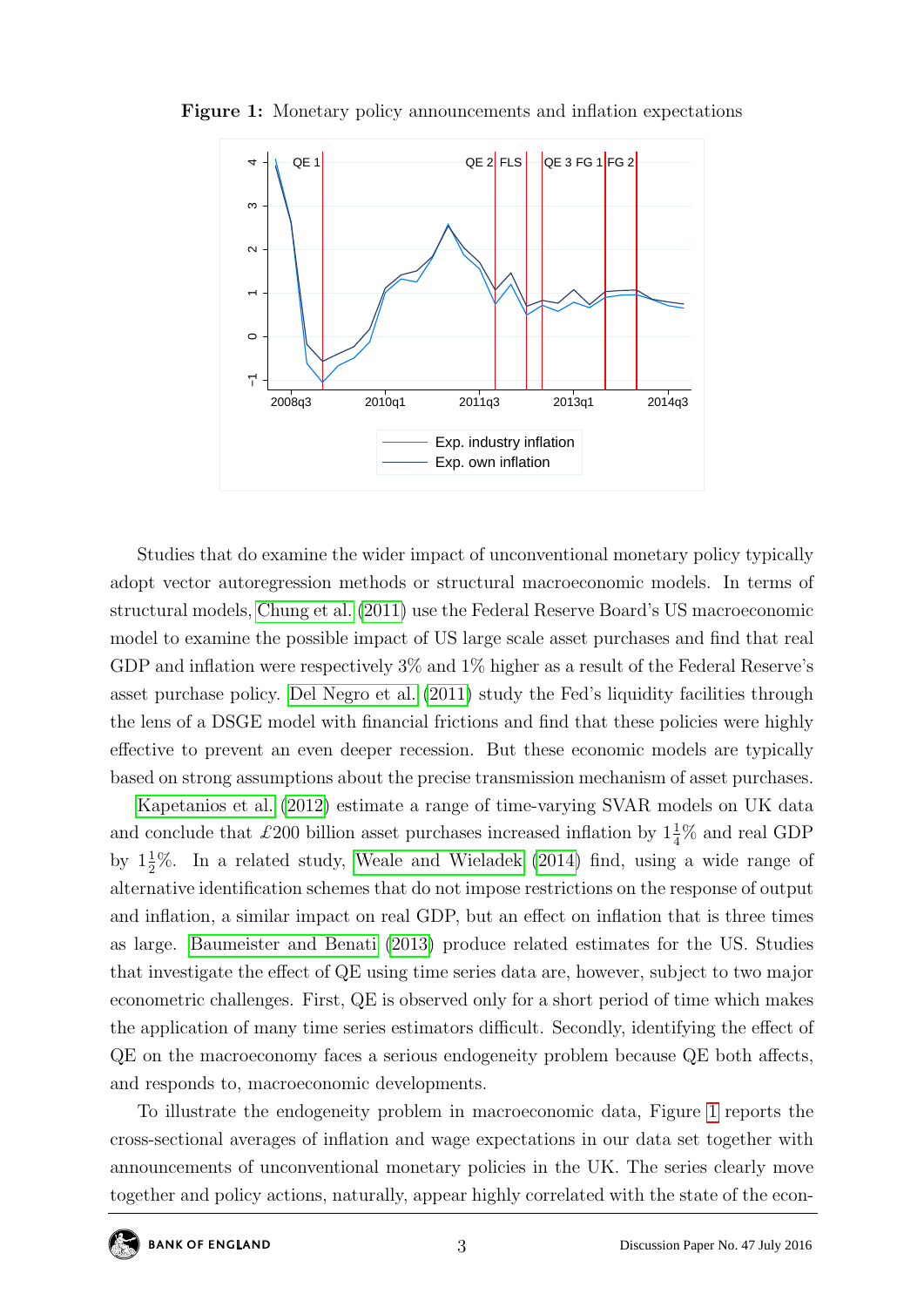omy. At the aggregate level, it is therefore difficult to identify whether the policy decision is caused by, or drives macroeconomic developments such as expected or realized inflation. We exploit the fact that QE and other unconventional policy actions are exogenous with respect to expectations of individual firms. Of course, while this tackles the reverse causality issue, there could be common factors shifting both monetary policy and firm level expectations jointly. We address this omitted variable problem by including a wide range of macroeconomic variables that are likely to have influenced the policymakers' decisions as proxies for the components of the monetary policy rule. Since these variables are also aggregate variables, there is no reverse causality problem from including them.

Recently, the formation of expectations has attracted much attention.<sup>[1](#page-4-0)</sup> In a series of papers, [Coibion and Gorodnichenko](#page-19-6) [\(2014\)](#page-19-6) and [Coibion et al.](#page-19-7) [\(2015\)](#page-19-7) uncover new stylised facts about how various economic agents form their expectations. For example, [Coibion](#page-19-6) [and Gorodnichenko](#page-19-6) [\(2014\)](#page-19-6) document that survey expectations of professional forecasters, firms, households and FOMC members are heterogeneous and react sluggishly to news, like predictions made by noisy information models. [Coibion et al.](#page-19-7) [\(2015\)](#page-19-7) collect new survey data on firms' expectations in New Zealand. Besides providing further evidence against full information and rationality, they show that firms pay particular attention to news in variables that matter, while discounting other news. [Hori and Shimizutani](#page-19-8) [\(2005\)](#page-19-8) study the determinants of households' inflation expectations in Japan using a quarterly panel data set. They find that inflation expectations are affected by current inflation and past inflation expectations. The majority of Japanese households do not revise their inflation expectations following policy announcements by the Bank of Japan. Finally, [Pesaran and Weale](#page-20-5) [\(2006\)](#page-20-5) survey alternative models of expectation formation and discuss their testable implications. Compared to these papers, the contribution of our work is to estimate the effects of monetary policy on firms' inflation and wage expectations.

The rest of the paper proceeds as follows: Section [2](#page-4-1) describes the CBI's Industrial Trends Survey (ITS) we use in this paper. Section [3](#page-10-0) discusses the our empirical approach. Our main results and a series of robustness exercises are reported in Sections [4](#page-11-0) and [5.](#page-13-0) Section [6](#page-18-0) concludes.

## <span id="page-4-1"></span>2 Data

To investigate the effect of QE on inflation and wage expectations of individual firms, we ideally need panel data on firms' expectations which are a reliable predictor of aggregate outcomes, together with a range of firm-specific characteristics. In the UK the Confederation of British Industry (CBI) has collected quarterly data on firms' inflation and wage expectations since 2008. While the broader CBI survey has a much longer history, we focus only on the sample for which information on inflation and wage expectations is

<span id="page-4-0"></span><sup>&</sup>lt;sup>1</sup>There is a large theoretical literature on the formation of inflation expectations as e.g. [Carroll](#page-19-9) [\(2003\)](#page-19-9) that we do not survey here.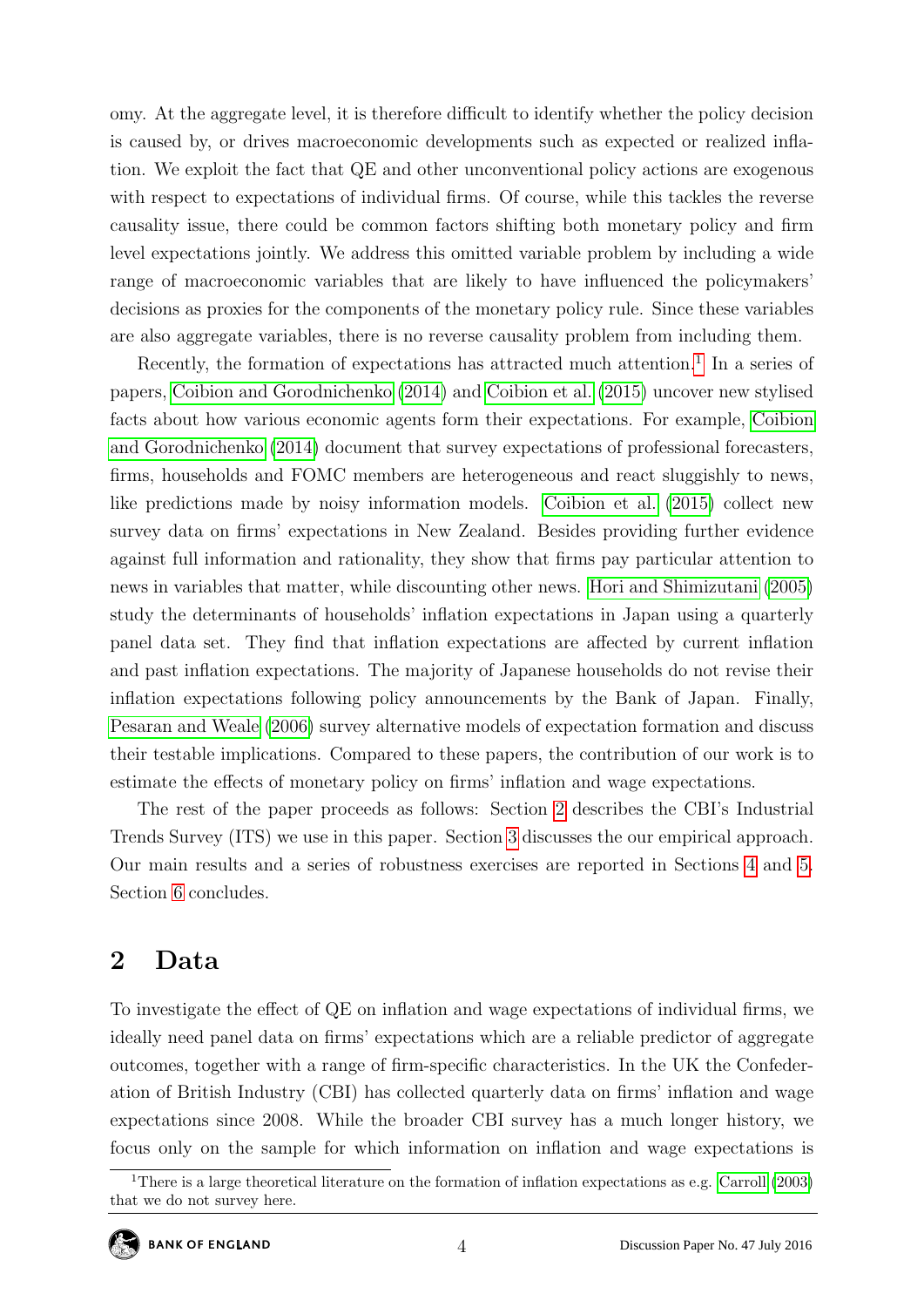available. The CBI survey is conducted for several different sectors of the economy but we use only the Industrial Trends Survey (ITS) which surveys firms in the manufacturing sector. We do this for two reasons. First, the ITS has the advantage that there is a large sample of firms (about 400 in each quarter) and these are relatively homogeneous (being all in manufacturing). Second, the number of firms in the other sectors is not large enough to conduct separate analyses. Pooling the surveys would also group together very different types of firms, making it hard to interpret the results. The remainder of this section provides more information on the ITS survey and discusses how we measure the unconventional policy interventions of the Bank of England.

Overview of the Industrial Trends Survey. The Industrial Trends Survey (ITS) asks UK firms about their estimates of expected future trends in prices and wages, among other questions. [Lui et al.](#page-20-6) [\(2011\)](#page-20-6) document that the ITS data contain valuable information about developments in the manufacturing sector, and [Mitchell et al.](#page-20-7) [\(2013\)](#page-20-7) find that an aggregate indicator of output growth constructed from individual CBI survey responses can provide a useful early indicator of realized output growth. The survey is carried out on a quarterly basis and our dataset starts in 2008Q2 and ends in 2014Q4. The questions that provide us with our main dependent variables of interest are:

- 1. What has been the percentage change over the past 12 months in the general level of output prices in the UK markets that your firm competes in, and what is expected to occur over the next 12 months?
- 2. What has been the percentage change over the past 12 months in your firm's own average output price for goods sold into UK markets and what is expected to occur over the next 12 months?
- 3. What has been the percentage change over the past 12 months in your firm's wage/salary cost per person employed (including overtime and bonuses) and what is expected to occur over the next 12 months?

Firms can answer these questions by choosing one of 11 buckets or by entering their own answer manually. The midpoints of the buckets range from  $-9\%$  to  $+9\%$  in the case of inflation and from  $-1.5\%$  to  $+7.5\%$  for wages.<sup>[2](#page-5-0)</sup> We put the manual answers into the corresponding buckets. If the manual answers lie outside the bucket ranges, they are allocated to the largest bucket on either side.[3](#page-5-1)

<span id="page-5-0"></span><sup>&</sup>lt;sup>2</sup>Specifically, the buckets are  $-8.1$  to  $-10\%$ ;  $-6.1$  to  $-8\%$ ;  $-4.1$  to  $-6\%$ ;  $-2.1$  to  $-4\%$ ;  $-0.1$  to  $-2\%$ ; no change; 0.1 to 2%; 2.1 to 4%; 4.1 to 6%; 6.1 to 8% and 8.1 to 10% for inflation and −1.1 to −2%; −0.1 to −1%; no change; 0.1 to 1%; 1.1 to 2%; 2.1 to 3%; 3.1 to 4%; 4.1 to 5%; 5.1 to 6%; 6.1 to 7% and 7.1 to 8% for wages.

<span id="page-5-1"></span><sup>3</sup>This treatment does not affect our results as less than 1% of all answers are entered manually.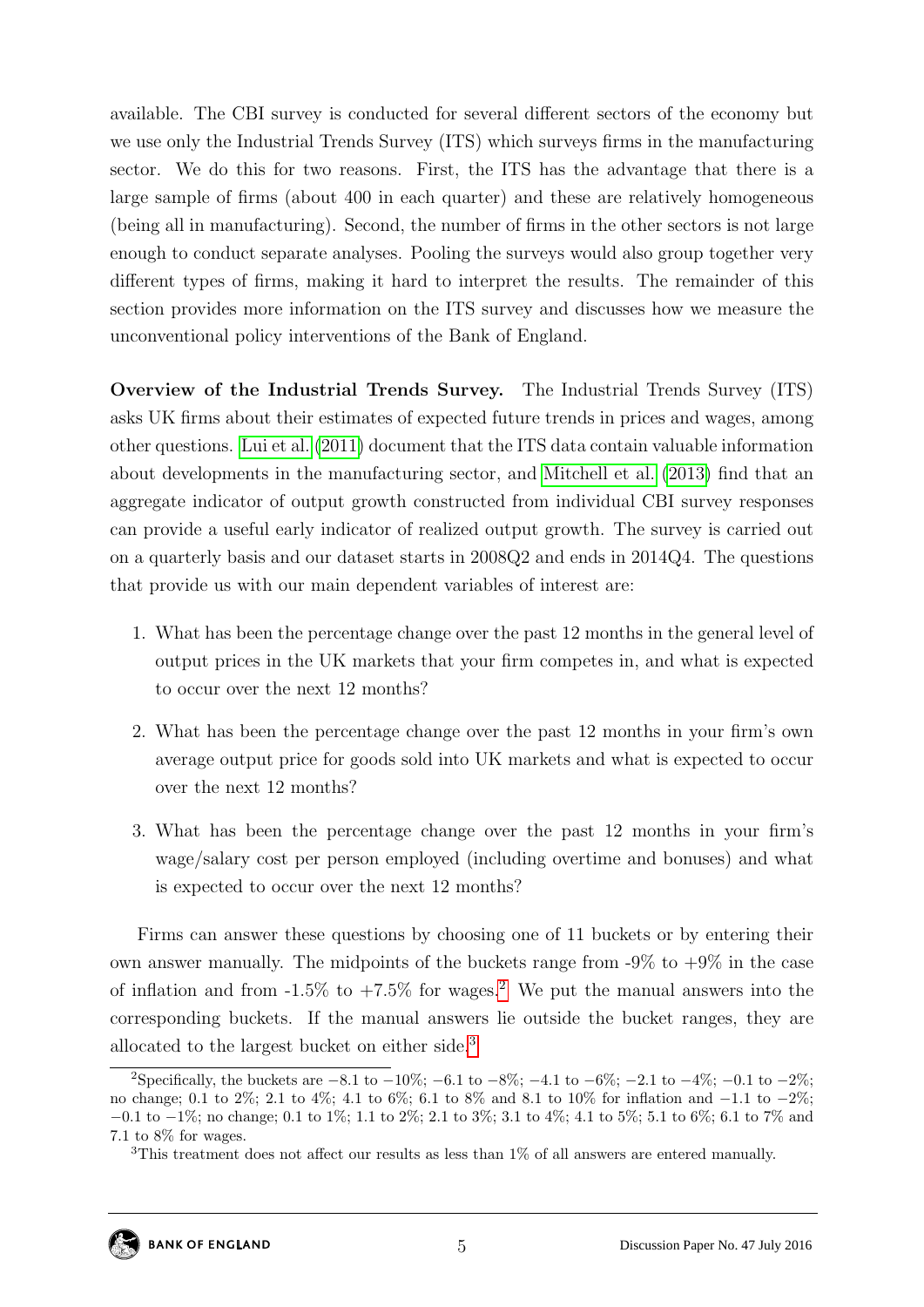Descriptive statistics. We start by documenting the key aggregate characteristics of our data. It is worth noting that our sample period coincides with the deepest UK recession in nearly a century. So it is not surprising that in the survey we observe a sharp decline in inflation expectations in 2008/09 (Figure [2a\)](#page-7-0). The observed decline in firms' inflation expectations was of much the same magnitude as the fall in output price inflation in the manufacturing sector. Overall, inflation expectations lead output price inflation in the manufacturing sector over the sample period. This is reassuring because it can be interpreted as an indication that the ITS is representative of the manufacturing sector. Expected own and industry wide inflation was, however, only around 1% on average and this is significantly below realized aggregate CPI inflation rates.[4](#page-6-0) Expected inflation and wages lead perceived outcomes, too (Figures [2b-2c\)](#page-7-0).

Turning to the cross sectional dispersion, Figure [3](#page-7-0) shows histograms for expected inflation and wages. For own and industry wide inflation expectations, the distributions are centred around zero, but there is a second mode around 3% (Figures [4a, 4b\)](#page-7-0). The histogram for wage expectations is bimodal, too, with one mode at 2.5% and another at zero (Figure [4c\)](#page-7-0). Compared to inflation expectations, the histogram for wage expectations is less dispersed, although this probably reflects the smaller range of the bins on the survey for reporting wage expectations. The survey also has information on firms' current perceptions of inflation. Using this, there is also a distribution of forecast errors across firms and we discuss this further in Appendix [A.1.](#page-21-0) Importantly, however, the strong comovement between the survey averages and the aggregate official data suggests that the cross-sectional heterogeneity averages out at the aggregate level.

Choice of sample In principle the survey is a panel with firms approached repeatedly. Unfortunately, however, as shown in Figure [4,](#page-8-0) there is a sizable number of firms for which we observe only a few consecutive quarters. In other words, the panel is unbalanced and the number of exits and re-entrants is large relative to the sample size (there are periods of substantial, although sometimes temporary, non-response by firms). In large part, the reason for this is that the ITS is intended to provide a rapid snap-shot of the state of the economy and the CBI does not follow up very late respondents and does not revise the figures after they have been published.

Over the twenty-six quarters between 2008 and 2014, the average number of quarterly returns from each respondent is 6.3 but the median is only 3. Out of the 1717 firms which reply to the survey over this period only five firms provide complete records for the full sample period.

<span id="page-6-0"></span>This characteristic of our data poses some challenges on how to select a reliable and

<sup>4</sup>One possible reason for this difference in levels is that firms exclude the effects of taxes such as VAT from their responses. A further possible explanation for the level difference between the survey data and the official data is that some respondents may misinterpret the questions by answering "no change" when they mean that the rate of inflation rather than the price level has not changed. But a recent answering practices survey conducted by the CBI suggests that this is not the case.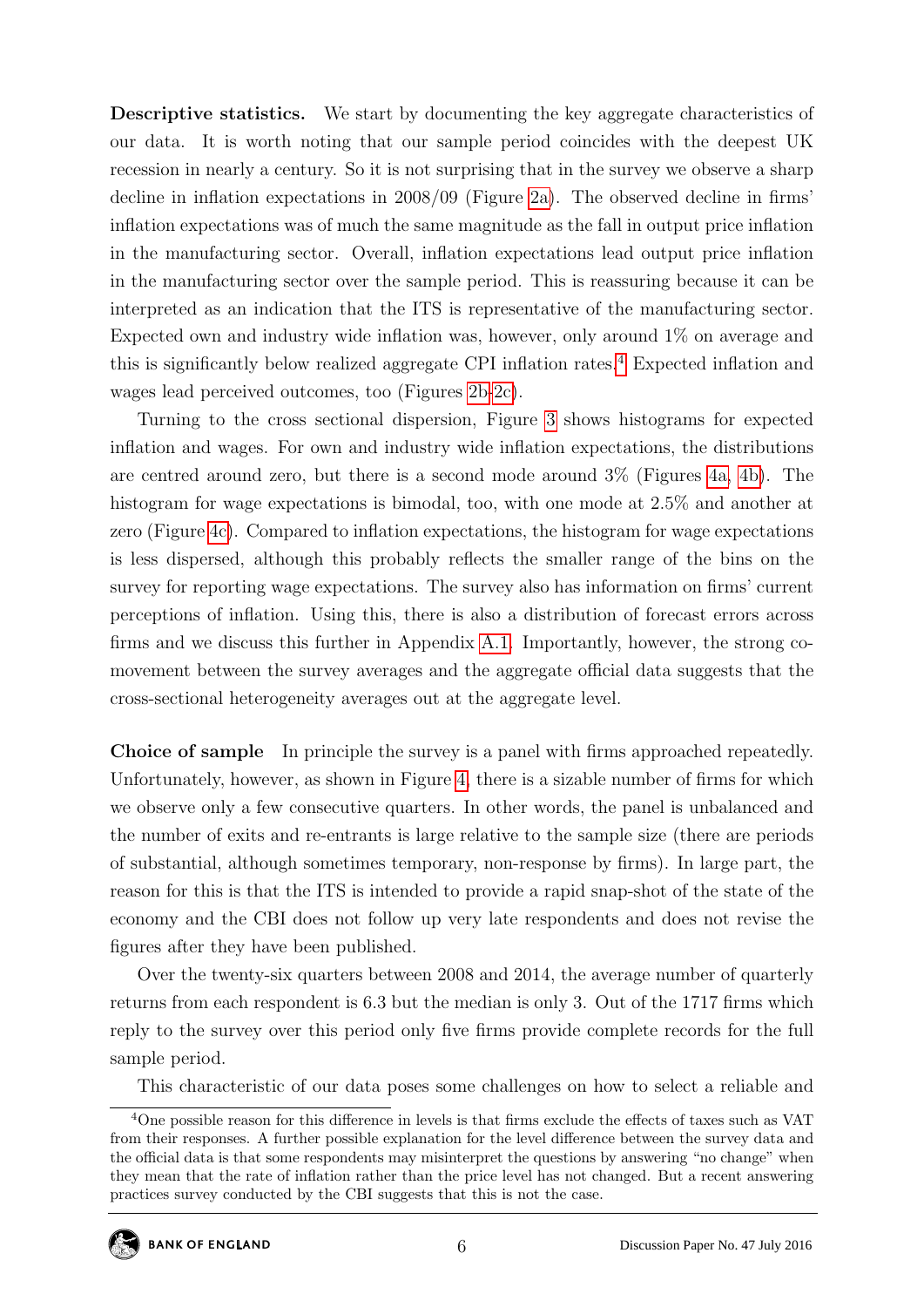

<span id="page-7-0"></span>Figure 2: Cross-sectional averages of inflation and wage expectations and perceptions

(a) Inflation expectations and realized inflation

(b) Inflation perceptions and expectations



(c) Wage perceptions and expectations



Figure 3: The distribution of inflation and wage expectations

 $(c)$  Exp. wage inflation

−2 0 2 4 6 8

 $\circ$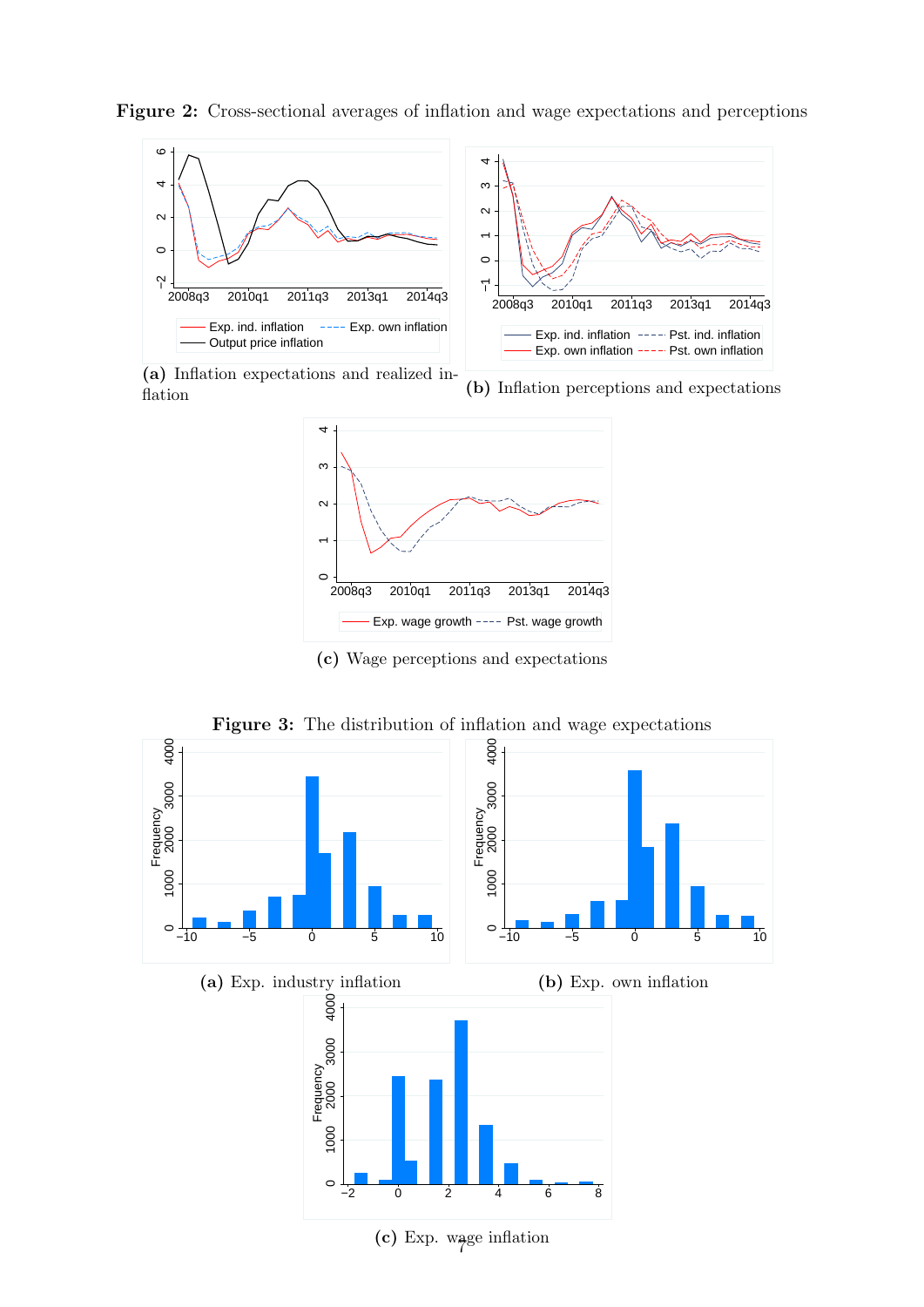<span id="page-8-0"></span>

Figure 4: Maximum number of consecutive quarters

Notes: The maximal number of subsequent observations for each firm is reported.

representative sample. On the one hand, firms that remain in the survey for a longer period may be more reliable but, on the other hand, using more observations increases statistical significance and reduces the risk of selection effects. As a compromise, we decided to include only firms that remained in the survey for at least four consecutive quarters. In Appendix [A.3](#page-22-0) we discuss sample selection in more detail. Specifically we formally test whether the distribution of the depend variables changes as we use alternative criteria to select our sample. Reassuringly we fail to reject the equality of distributions as we limit to sample to firms observed for at least four quarters compared to other sample choices.

Unconventional monetary policy measures Between 2009 and 2014, the Bank of England deployed three main unconventional policy measures to stabilise output and prices following the onset of the Great Recession: QE, which largely involved the purchase of government securities from the private sector using newly created central bank reserves<sup>[5](#page-8-1)</sup>; the Funding for Lending Scheme, which offered banks discounted access to funding conditional on increasing lending; and, the Bank provided forward guidance on when it would consider raising Bank Rate from 1/2 per cent, regarded at the time as the effective lower bound. The key announcement dates can be seen in Figure [1.](#page-3-0)[6](#page-8-2)

As can be seen, the most used tool over this period was quantitative easing (QE) and we will therefore focus more heavily on this instrument. Unlike monetary policy

<span id="page-8-1"></span><sup>&</sup>lt;sup>5</sup>The Bank of England also purchased a small amount of corporate bonds and commercial paper. However, these purchases only amount to £3 billion compared to £375 billion of gilt purchases.

<span id="page-8-2"></span> $6A$ ppendix [A.2](#page-21-1) discusses how the timing of the survey field work relates to the timing of the unconventional policy actions in the UK.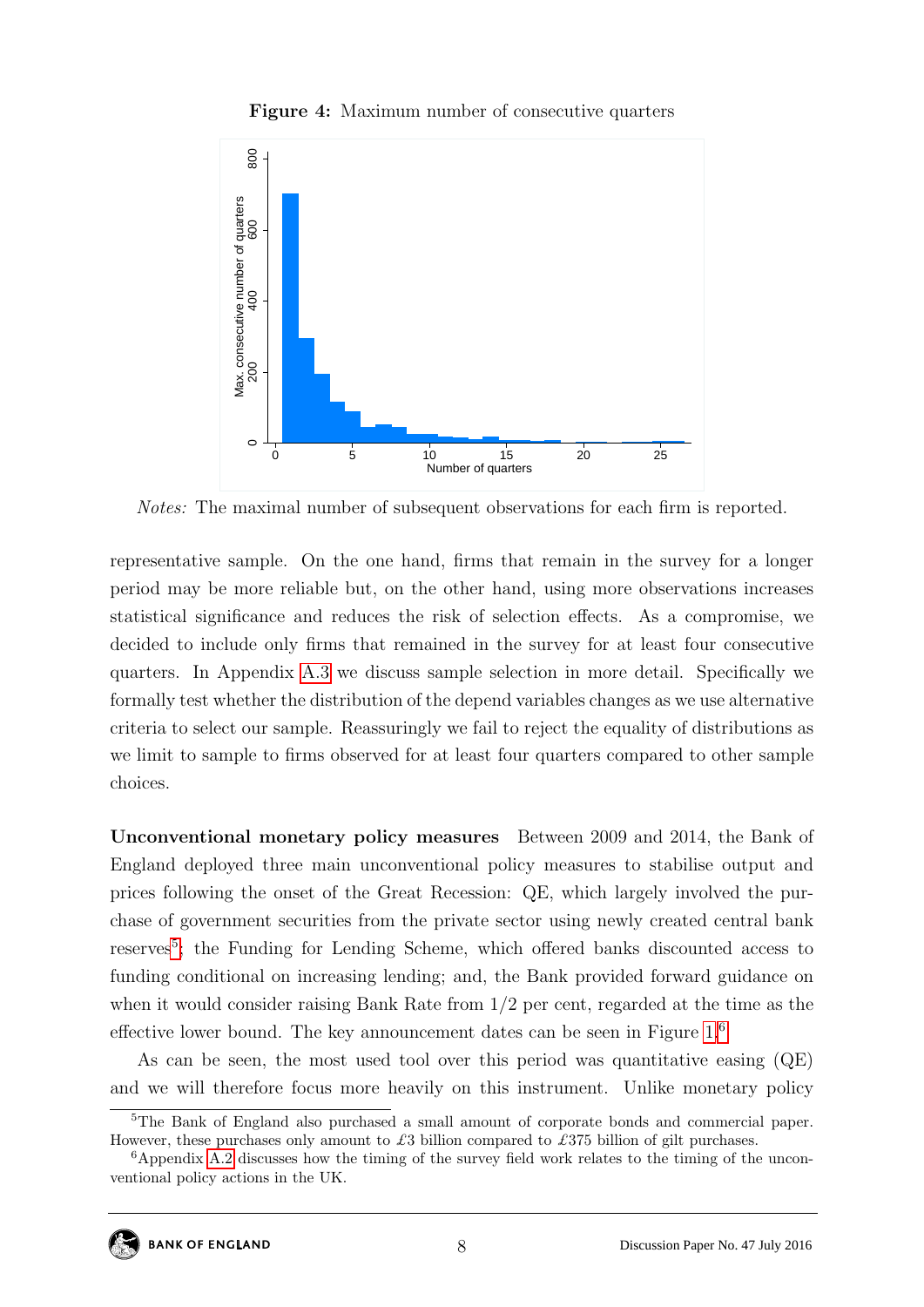

<span id="page-9-1"></span>Figure 5: Inflation expectations and additional announcements of asset purchases

through the short-term interest rate, where the announcement of the policy coincides with implementation, asset purchases were first announced and then implemented. If the announcement of asset purchases is a signal that monetary conditions are going to be looser in the future or that the central bank will do "whatever it takes" to save the economy, then announcements are the more relevant variable of interest. On the other hand,e.g. in the presence of preferred habitat investors, the implementation of QE (actual purchases) will affect the long end of the yield curve and hence financial conditions in the wider economy.

In the UK, QE was also typically implemented shortly after announcement, with purchases of £25 billion per month. This is different from the US, where purchases were implemented over a longer horizon following QE announcements. At quarterly frequency, as in this paper, announcements and implementation will therefore be very highly correlated. For all these reasons, we therefore measure QE as the additional announcement of asset purchases in a given quarter scaled by nominal GDP in 2009Q1.[7](#page-9-0) This measure of QE is reported in Figure [5.](#page-9-1) The episodes corresponding to QE1, QE2 and QE3 can be clearly identified. In Section [5,](#page-13-0) we assess the robustness of our results to alternative measures of QE that are based on either a binary indicator for the QE announcement dates or the difference in the outstanding QE amounts.

In the baseline regressions, we will also include a binary variable for announcements of the forward guidance in 2013Q3 and 2014Q1.[8](#page-9-2) As noted in [Dale and Talbot](#page-19-10) [\(2013\)](#page-19-10) "the

<span id="page-9-2"></span><span id="page-9-0"></span><sup>7</sup>Which is equivalent to the change in the intended stock of assets purchased.

<sup>&</sup>lt;sup>8</sup>In addition, we add a binary variable for the quarter when the Bank of England's Funding for Lending Scheme was implemented. Because this coincided with the European Central Bank president Draghi's "whatever it takes" speech (which was widely reported as having helped stabilise economic conditions in the Eurozone), we don't pay much attention to this policy intervention.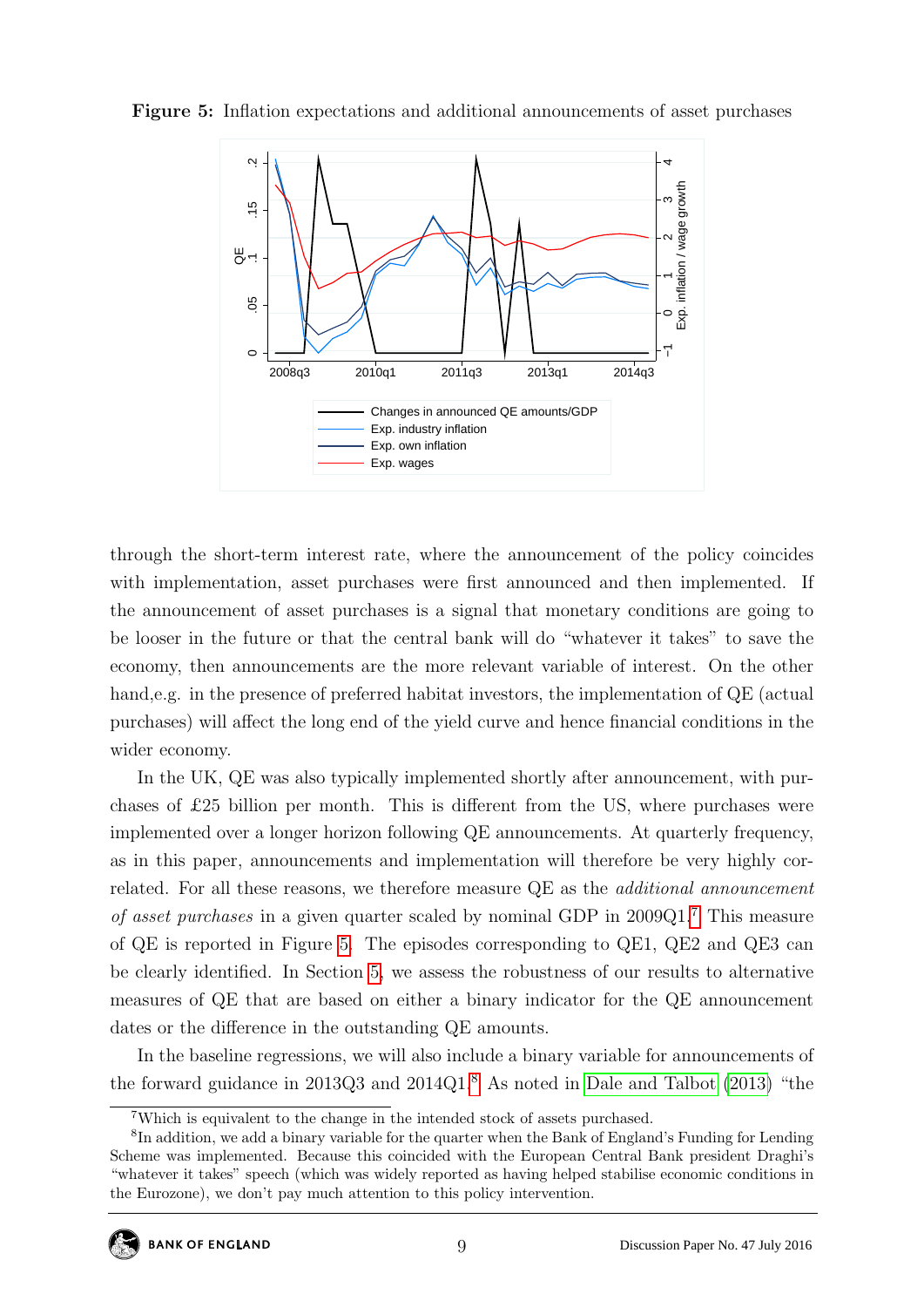primary aim of the MPC's forward guidance is to clarify its reaction function and thus make its current policy setting more effective. It is not an attempt to inject additional stimulus by pre-committing to a "lower for longer" policy with the aim of pushing inflation above target for a period; raising inflation expectations and reducing real interest rates, such as that described by [Woodford](#page-20-8) [\(2012\)](#page-20-8). That said, it is nonetheless interesting to see whether, in addition to QE, this intervention affected expectations of firms.

## <span id="page-10-0"></span>3 Econometric Methodology

To investigate the effects of QE on firms' inflation and wage expectations, we estimate the following linear panel data model

<span id="page-10-2"></span>
$$
Y_{it} = \alpha_i + \beta P_t + \delta M_t + \phi X_{it} + e_{it}
$$
\n<sup>(1)</sup>

where  $Y_{it}$  is the expectation of own price, industry-wide price or own wages inflation over the next 12 months of firm i and quarter t.  $\alpha_i$  are individual fixed effects to control for unobserved heterogeneity which is important when estimating panel data models [\(Hsiao](#page-19-11)  $(2003)$ ).  $P_t$  are the monetary policy announcements,  $M_t$  are macroeconomic and financial variables and  $X_{it}$  are firm specific variables.<sup>[9](#page-10-1)</sup> Some of the robustness checks reported in Section [5](#page-13-0) also control for a set of industry specific variables.

Consistency of the OLS estimates requires that there is no reverse causality and that there are no common factors that cause both the independent and the dependent variables. Formally, we require strict exogeneity of the form

$$
E(e_{it}|P_1, ..., P_T, M_1, ..., M_T, X_{i1}, ..., X_{iT}, \alpha_i) = 0
$$
\n(2)

Because monetary policy is exogenous from the point of view of the individual firm, using macroeconomic data helps us to overcome the reverse causality issue that is a major concern for time series studies. That is, QE and other unconventional monetary policy measures are not directly caused by individual firms' expectations. This will also be true for other macroeconomic, financial or industry specific factors.

To tackle the omitted variable issue and ensure that there are no common factors affecting both firms' expectations and the policy variables, we control for many macroeconomic and financial factors. Specifically, we use GDP growth, aggregate wage growth, CPI inflation, the growth in the effective exchange rate, oil price growth, the VIX, a measure of UK credit spreads, and a measure of news in UK data releases as control variables. Among these, CPI inflation and GDP growth are arguably the most important as these

<span id="page-10-1"></span><sup>&</sup>lt;sup>9</sup>In view of the categorical nature of our dependent variables, the regression model [\(1\)](#page-10-2) can be interpreted as an approximation of an ordered probit model. The responses are categorical even though the number of categories is large. In the robustness section, we document that an ordered probit gives similar results when compared to OLS.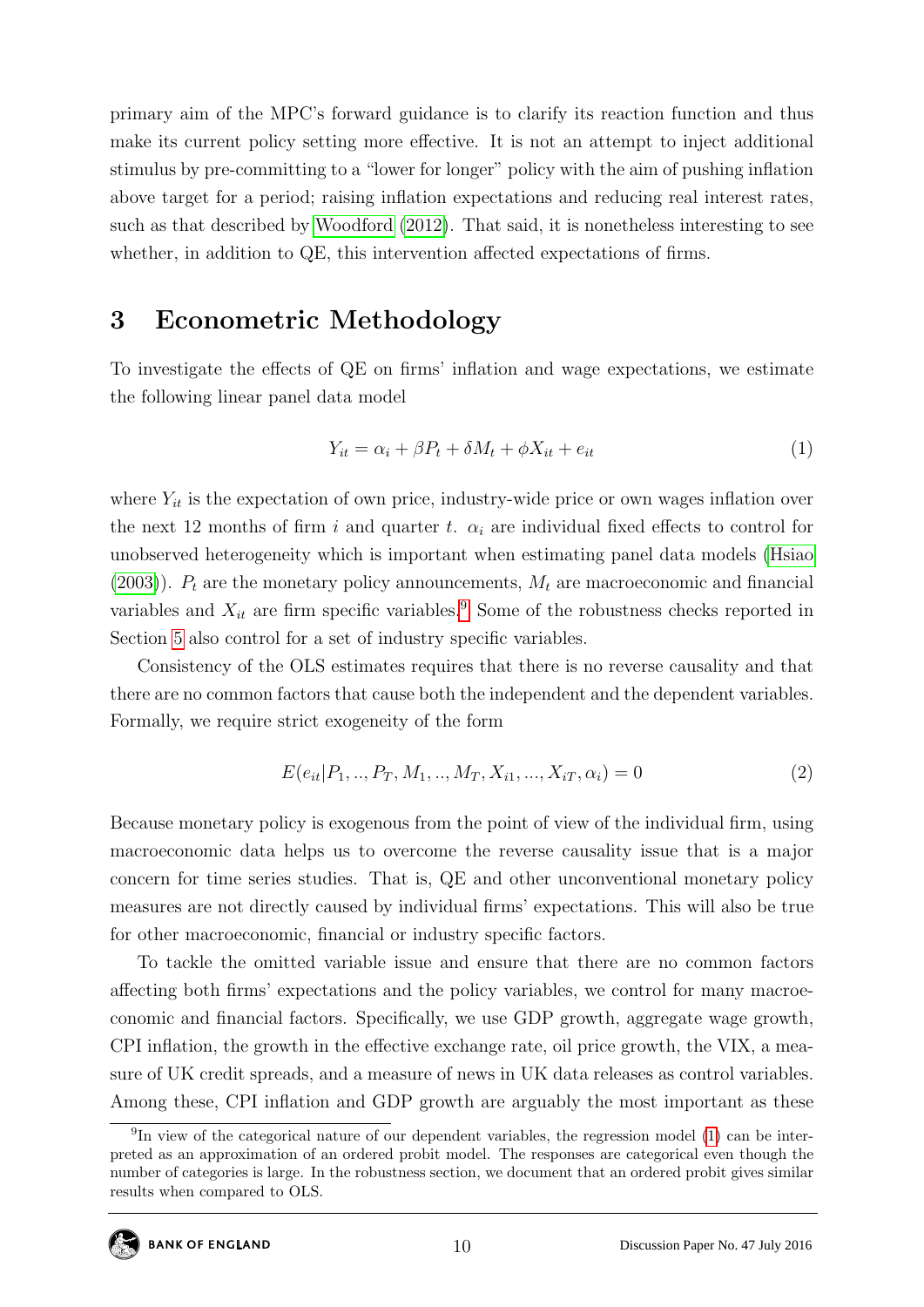are likely to be key variables in the reaction function of the central bank. In Section [5](#page-13-0) we show that our results are not sensitive to considering a more parsimonious list of macro controls or to including additional industry-specific variables.

In our baseline specification we also include some firm level variables. Since firm-level variables could be endogenous we only include those likely to be fixed characteristics or only change slowly over time. Specifically, we use whether the firm is an exporter and the discrete bin the firm reported for the number of employees. For this latter variable, the bin sizes are large and so changes between quarters in this variable are likely to be slow moving. That said, in the robustness section we also show our results are unaffected by excluding these.

## <span id="page-11-0"></span>4 The Effects of QE on Firms' Inflation and Wage Expectations

Table [1](#page-12-0) reports our main results. We find that QE has a positive and significant effect on inflation and wage expectations. QE is measured as the announced increase in asset purchases scaled by nominal quarterly GDP in 2009Q1. This implies for  $\pounds 50$  billion of QE, firms' own-price inflation expectations (for inflation over the next year) increase by  $0.22$  percentage points.<sup>[10](#page-11-1)</sup> For industry-wide inflation expectations, the increase is similar at 0.19 percentage points. The effect on wage expectations is 0.28 percentage points.

One caveat in interpreting these estimates is the co-incidence between the first QE episode and the final cut in Bank Rate to 1/2 per cent per annum. As such, strictly our estimates should be taken as evidence of the effects of the packages of policy measures announced on the QE dates. That said, after that first QE episode the other announcements implemented only further amounts of QE.

Table [1](#page-12-0) also shows that the effects forward guidance on inflation and wage expectations are insignificant. This result, however, does not imply that forward guidance does not affect firms' expectations in general. It is possible that alternative forms of forward guidance as, for example, "lower for longer" policies, can stimulate firms' expectations.

One advantage of using macroeconomic data as control variables is that we can also see whether these have the expected effect on the inflation and wage expectations of firms. We find that GDP growth has a significant and positive effect on inflation and wage expectations. Turning to the role of prices, CPI inflation has a positive effect explaining firms' inflation and wage expectations. Both of these results seem intuitive.

In terms of wider macroeconomic variables, inflation and wage expectations are positively related wage growth and negatively to credit spreads and VIX. VIX is a measure of volatility that is computed from stock market options in the UK. The negative effect

<span id="page-11-1"></span><sup>&</sup>lt;sup>10</sup>That is the regression coefficient, 1.598 times the size of the shock  $\frac{50}{367}$  where the denominator is nominal GDP in 2009Q1.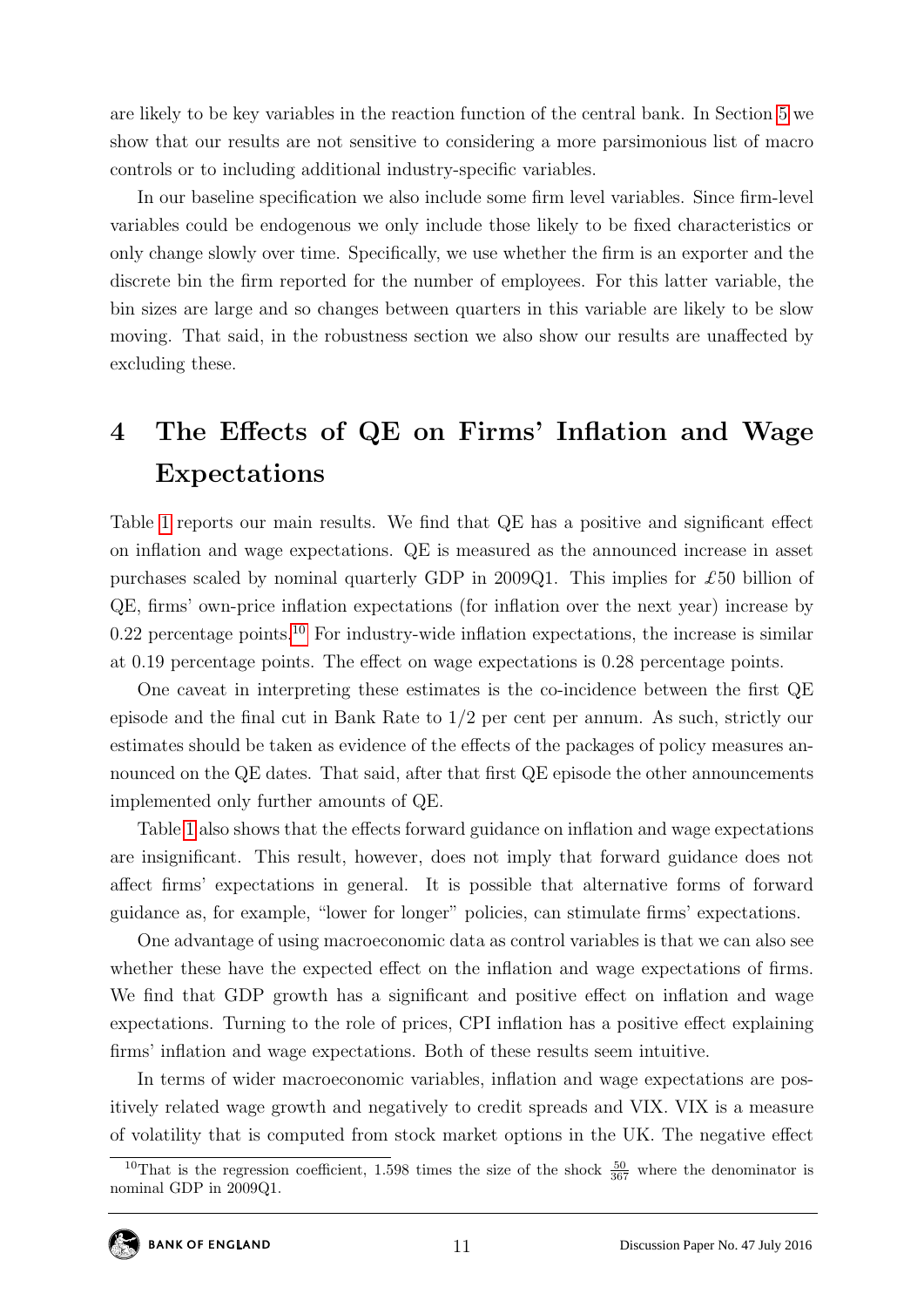|                     | Exp. ind. infla. | Exp. own infla. | Exp. wages |
|---------------------|------------------|-----------------|------------|
| QE                  | $1.598*$         | $1.407*$        | $2.078**$  |
|                     | (2.19)           | (2.06)          | (7.10)     |
| FG                  | 0.181            | 0.114           | 0.059      |
|                     | (1.93)           | (1.25)          | (1.14)     |
|                     |                  |                 |            |
| <b>FLS</b>          | $0.588**$        | $0.505**$       | $0.496**$  |
|                     | (3.51)           | (3.03)          | (7.08)     |
|                     | $0.124**$        |                 | $0.045**$  |
| GDP growth          |                  | $0.117**$       |            |
|                     | (3.60)           | (3.55)          | (3.02)     |
| Wage growth         | $0.118**$        | $0.087**$       | $0.072**$  |
|                     | (4.02)           | (3.23)          | (5.57)     |
|                     |                  |                 |            |
| CPI inflation       | $0.395**$        | $0.377**$       | $0.338**$  |
|                     | (5.28)           | (5.43)          | (9.59)     |
| Effective ER growth | $-0.043**$       | $-0.036**$      | 0.001      |
|                     | $(-3.77)$        | $(-3.35)$       | (0.30)     |
|                     |                  |                 |            |
| Oil price growth    | $0.006**$        | $0.005*$        | $-0.003**$ |
|                     | (2.88)           | (2.55)          | $(-3.06)$  |
| VIX                 | $-0.062**$       | $-0.049**$      | $-0.029**$ |
|                     | $(-7.91)$        | $(-6.69)$       | $(-8.00)$  |
|                     |                  |                 |            |
| Credit spread       | $-0.003**$       | $-0.003**$      | $-0.005**$ |
|                     | $(-3.45)$        | $(-3.36)$       | $(-13.31)$ |
| Macroeconomic news  | $-0.028**$       | $-0.023**$      | $-0.009**$ |
|                     | $(-5.82)$        | $(-5.55)$       | $(-3.78)$  |
|                     |                  |                 |            |
| Exporter            | 0.348            | 0.085           | $0.177*$   |
|                     | (1.75)           | (0.43)          | (1.97)     |
|                     |                  |                 |            |
| Employees/1000      | $-0.156$         | 0.053           | 0.053      |
|                     | $(-0.72)$        | (0.27)          | (0.67)     |
| Constant            | $1.542**$        | $1.555***$      | $2.782**$  |
|                     | (5.12)           | (5.31)          | (20.39)    |
| Observations        | 7189             | 7277            | 7499       |
| Adjusted $R^2$      | 0.122            | 0.105           | 0.159      |

<span id="page-12-0"></span>Table 1: Fixed effects regressions of inflation and wage expectations on QE

 $t$  statistics in parentheses

\*  $p < 0.05$ , \*\*  $p < 0.01$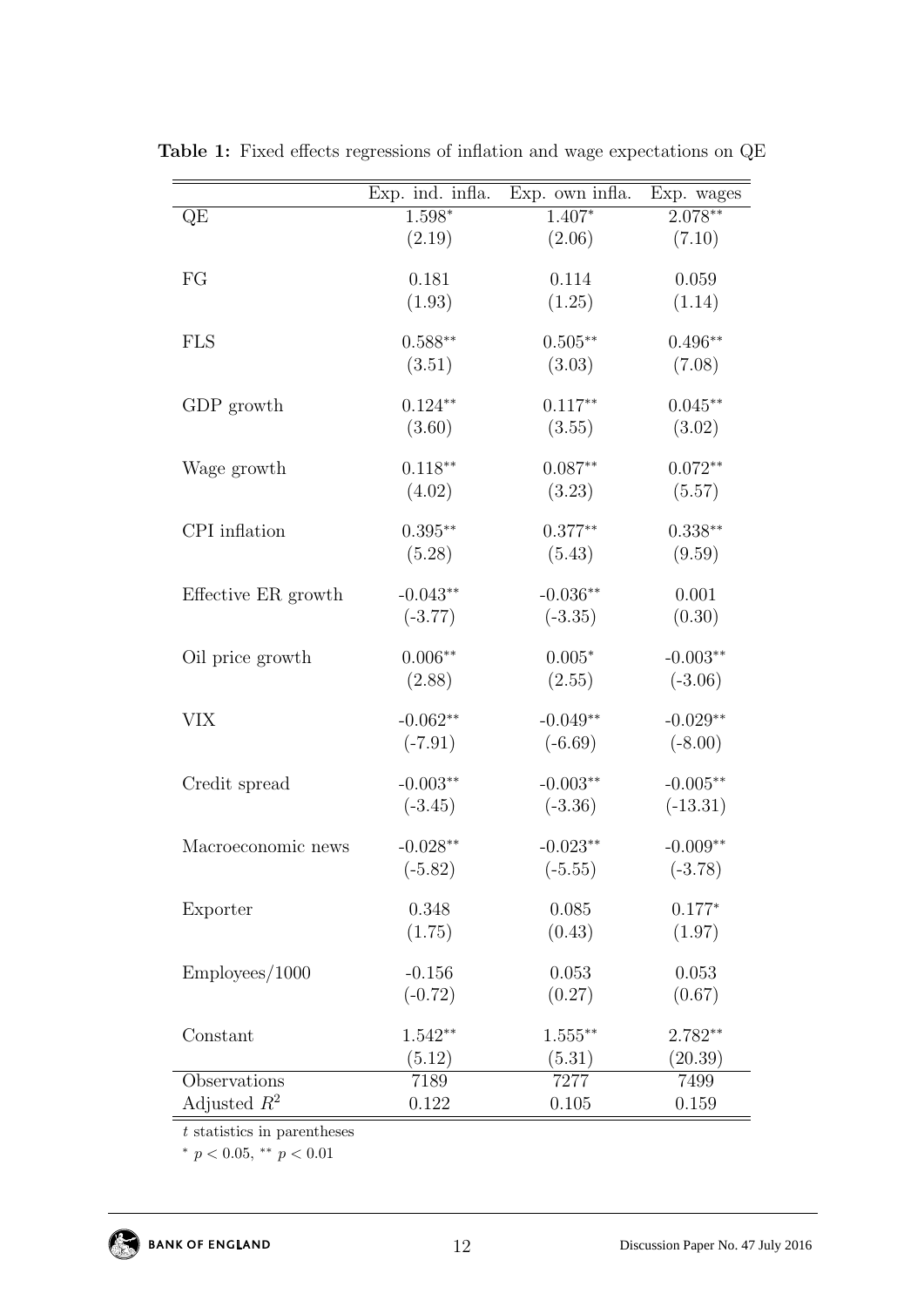seems reasonable given that VIX is a well-known measure of macroeconomic uncertainty and movements in the VIX and credit spreads were well correlated with the European sovereign debt crisis over this period. We also control for macroeconomic news that are defined as the difference between the outturns of main macroeconomic indicators and their consensus forecasts. This variable acts to control for forward looking factors in the determination of inflation expectations.

We also include a dummy for the quarter where two other policy interventions occurred: the Bank of England's Funding for Lending Scheme and European Central Bank Signor Draghi's "whatever it takes" speech (which was widely reported as having helped stabilise economic conditions in the Eurozone). Interesting, this dummy has a significant and positive effect on inflation and wage expectations, although we believe it would be hard to disentangle these effects.

Our regressions also include firm characteristics. To avoid reverse causality, we include only firm-specific variables that describe the current state of the firm and are slow in adjusting to expectations such as the firm's exporter status and the number of employees. But these variables are not significant in determining inflation and wage expectations.

## <span id="page-13-0"></span>5 Robustness Analysis and Extensions

#### 5.1 Alternative estimation methods

Our OLS estimates are subject to two econometric concerns. First, we have treated all manual responses outside of the highest and lowest buckets as though they are answers at the mid-point of this buckets, with a corresponding treatment of those lower than the lowest bucket. This means that our data are censored and failure to take account of this may distort our estimates. Secondly, there is some evidence [\(Pesaran and Weale](#page-20-5) [\(2006\)](#page-20-5)) that when people respond to surveys of the type from which these data are drawn, they tend to show a preference for some numbers over others, with the implication that responses which appear to be cardinal may in fact be better seen as ordinal. In particular the central bucket, "no change" is likely to include responses slightly different from zero, with the implication that the adjacent buckets may also slightly differ from their labelling.

Both of these issues can be addressed, although at the expense of making strong parametric assumptions about the nature of the underlying disturbance process. The Tobit model is the classic means of estimating models using censored data; it assumes that the residuals of equation (1) are normally distributed. Given this it is possible to estimate the underlying relationship. The second issue can be dealt with by estimating an ordered probit model, again making the assumption that the residuals of the equation which drives the latent variable (actual inflation and wage expectations) are normally distributed. With both of these alternative specifications, we continue to find that QE has a significant effect on both wage and price expectations, while Forward Guidance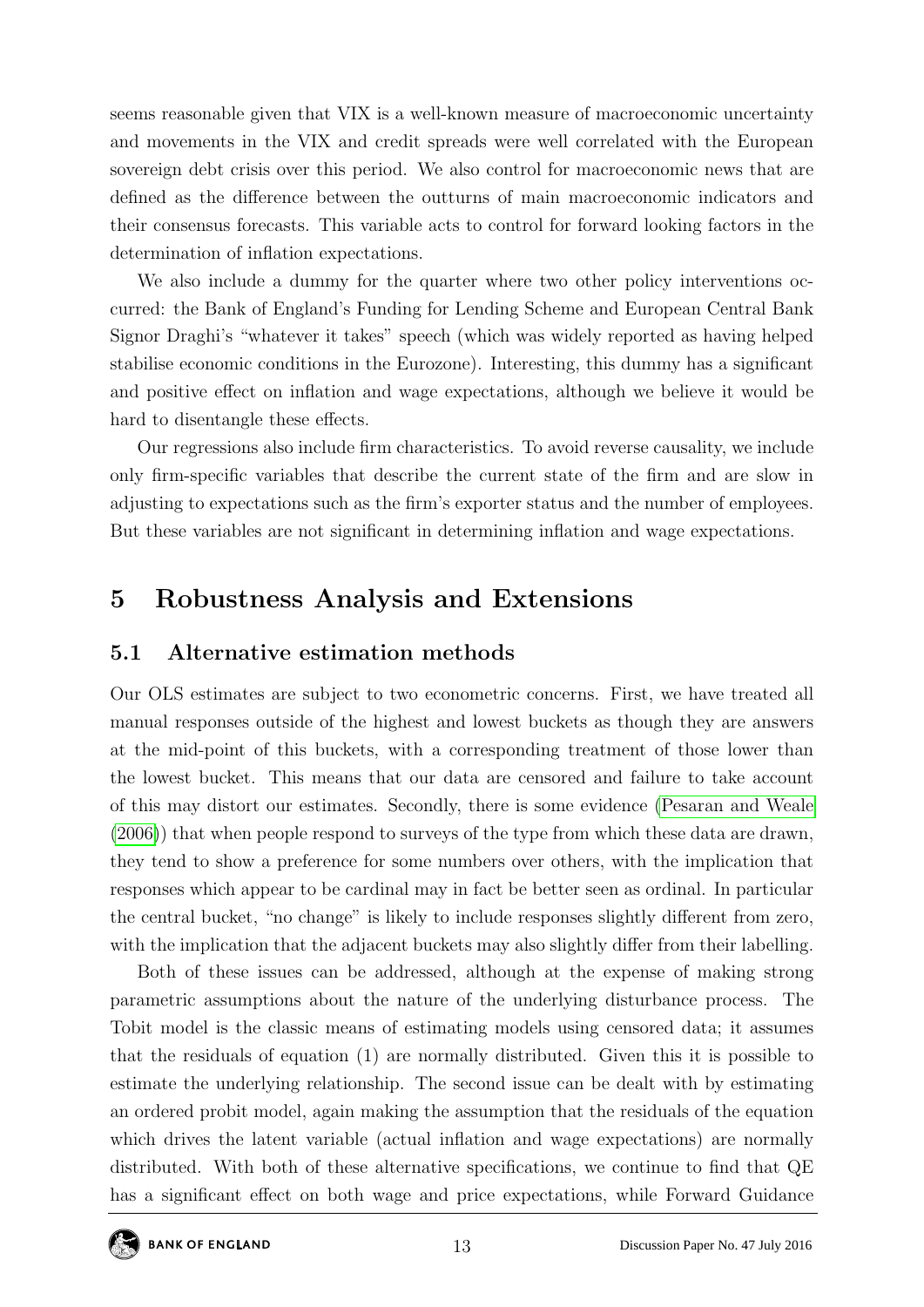does not. Thus our results are robust to the simplifying assumptions we have made in estimating by OLS.<sup>[11](#page-14-0)</sup>

### 5.2 Sensitivity to Controls

In this section we consider the robustness of our results to different sets of control variables. First, we use a more parsimonious set of macro controls. These results are reported in Table [2.](#page-14-1) In this specification we only include the binary variable for FLS and other policy announcements, GDP growth, wage growth, inflation, and the credit spread. The results for the policy coefficients are largely unchanged from the baseline regression.

<span id="page-14-1"></span>Table 2: Fixed effects regressions of inflation and wage expectations on QE (fewer macro controls)

|                | Exp. ind. infla. | Exp. own infla. | Exp. wages |
|----------------|------------------|-----------------|------------|
| QE             | 1.352            | 1.177           | $2.046**$  |
|                | (1.83)           | (1.72)          | (6.90)     |
| FG             | 0.139            | 0.080           | 0.078      |
|                | (1.48)           | (0.87)          | (1.51)     |
| Observations   | 7189             | 7277            | 7499       |
| Adjusted $R^2$ | 0.103            | 0.092           | 0.148      |
|                |                  |                 |            |

t statistics in parentheses

\*  $p < 0.05$ , \*\*  $p < 0.01$ 

Notes: The same set of control variables as in Table 1 is included with exception of exchange rate growth, oil price growth and VIX.

<span id="page-14-2"></span>

|                 |  | <b>Table 3:</b> Fixed effects regressions of inflation and wage expectations on QE (controlling |  |  |  |  |  |
|-----------------|--|-------------------------------------------------------------------------------------------------|--|--|--|--|--|
| for $US$ $QE$ ) |  |                                                                                                 |  |  |  |  |  |

|                | Exp. ind. infla. | Exp. own infla. | Exp. wages |
|----------------|------------------|-----------------|------------|
| QE             | 1.380            | 1.238           | $2.052**$  |
|                | (1.90)           | (1.82)          | (6.90)     |
| FG             | $0.353**$        | $0.252*$        | 0.080      |
|                | (3.31)           | (2.45)          | (1.51)     |
| US QE          | $0.001**$        | $0.001**$       | 0.000      |
|                | (4.25)           | (3.87)          | (1.18)     |
| Observations   | 7189             | 7277            | 7499       |
| Adjusted $R^2$ | 0.124            | 0.107           | 0.159      |

 $t$  statistics in parentheses

\*  $p < 0.05$ , \*\*  $p < 0.01$ 

Notes: The same set of control variables as in Table 1 is included.

Next, we consider adding an extra control for US QE, an important potential omitted

**BANK OF ENGLAND** 

<span id="page-14-0"></span><sup>&</sup>lt;sup>11</sup>Tobit and ordered probit estimates are available from the authors on request.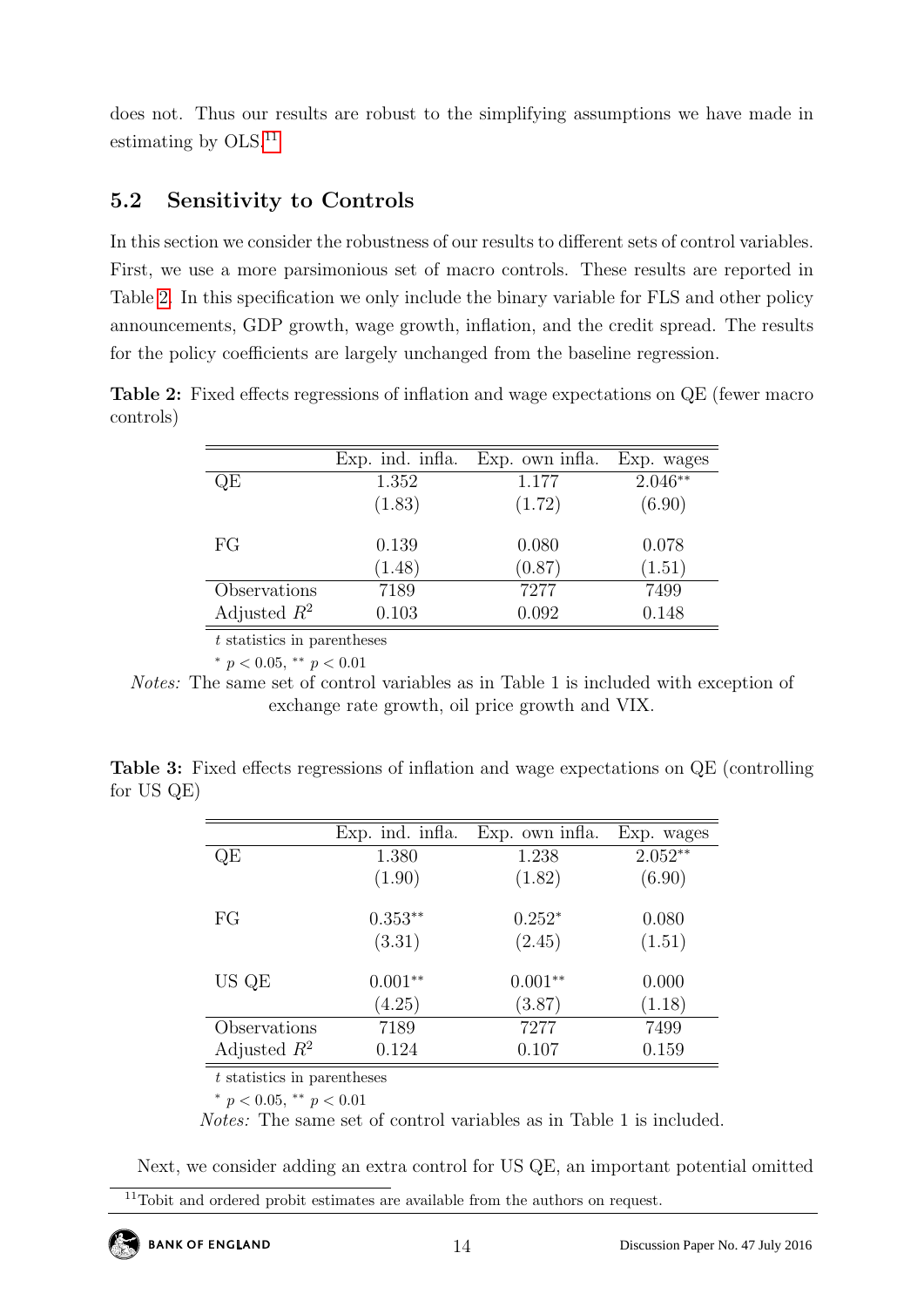variable. Table [3](#page-14-2) again shows that out findings are very similar in magnitude. Interestingly, the forward guidance dummy now becomes significant. While controlling for US QE is of course important, this is also the only specification that supports an effect of forward guidance. Given that this coefficient is not significant in any other regression, we do not see this as evidence against our previous conclusion that the effects of forward guidance are too imprecisely estimated to give a clear steer in whether it affected firm's expectations.

If monetary policy were responding to the conditions in manufacturing, we would not be adequately capturing this by including UK macro aggregates. To guard against this concern, Table [4](#page-15-0) re-estimates our baseline specification including industry level employee growth, gross value added growth and output price inflation. Reassuringly, the policy coefficients are all very similar to our baseline results.

|                | Exp. ind. infla. | Exp. own infla. | Exp. wages |
|----------------|------------------|-----------------|------------|
| QE             | $1.699*$         | $1.590*$        | $2.162**$  |
|                | (2.31)           | (2.31)          | (7.29)     |
| FG             | 0.144            | 0.095           | 0.045      |
|                | (1.50)           | (1.01)          | (0.86)     |
| Observations   | 7062             | 7151            | 7373       |
| Adjusted $R^2$ | 0.126            | 0.107           | 0.159      |

<span id="page-15-0"></span>Table 4: Fixed effects regressions of inflation and wage expectations on QE (including industry controls)

t statistics in parentheses

\*  $p < 0.05$ , \*\*  $p < 0.01$ 

Notes: The same set of control variables as in Table 1 is included in addition to industry controls (employee growth, gross value added growth and output price inflation).

<span id="page-15-1"></span>Table 5: Fixed effects regressions of inflation and wage expectations on QE (excluding firm-specific controls)

|                | Exp. ind. infla. | Exp. own infla. | Exp. wages |
|----------------|------------------|-----------------|------------|
| QE             | 1.588*           | $1.410*$        | $2.083**$  |
|                | (2.18)           | (2.07)          | (7.10)     |
| FG             | $0.186*$         | 0.114           | 0.060      |
|                | (1.98)           | (1.25)          | (1.17)     |
| Observations   | 7189             | 7277            | 7499       |
| Adjusted $R^2$ | 0.121            | 0.105           | 0.158      |

t statistics in parentheses

\*  $p < 0.05$ , \*\*  $p < 0.01$ 

Notes: The same set of control variables as in Table 1 is included with exception of firm-specific variables.

Finally, one concern is that the firm-level variables are endogenous. This is particularly

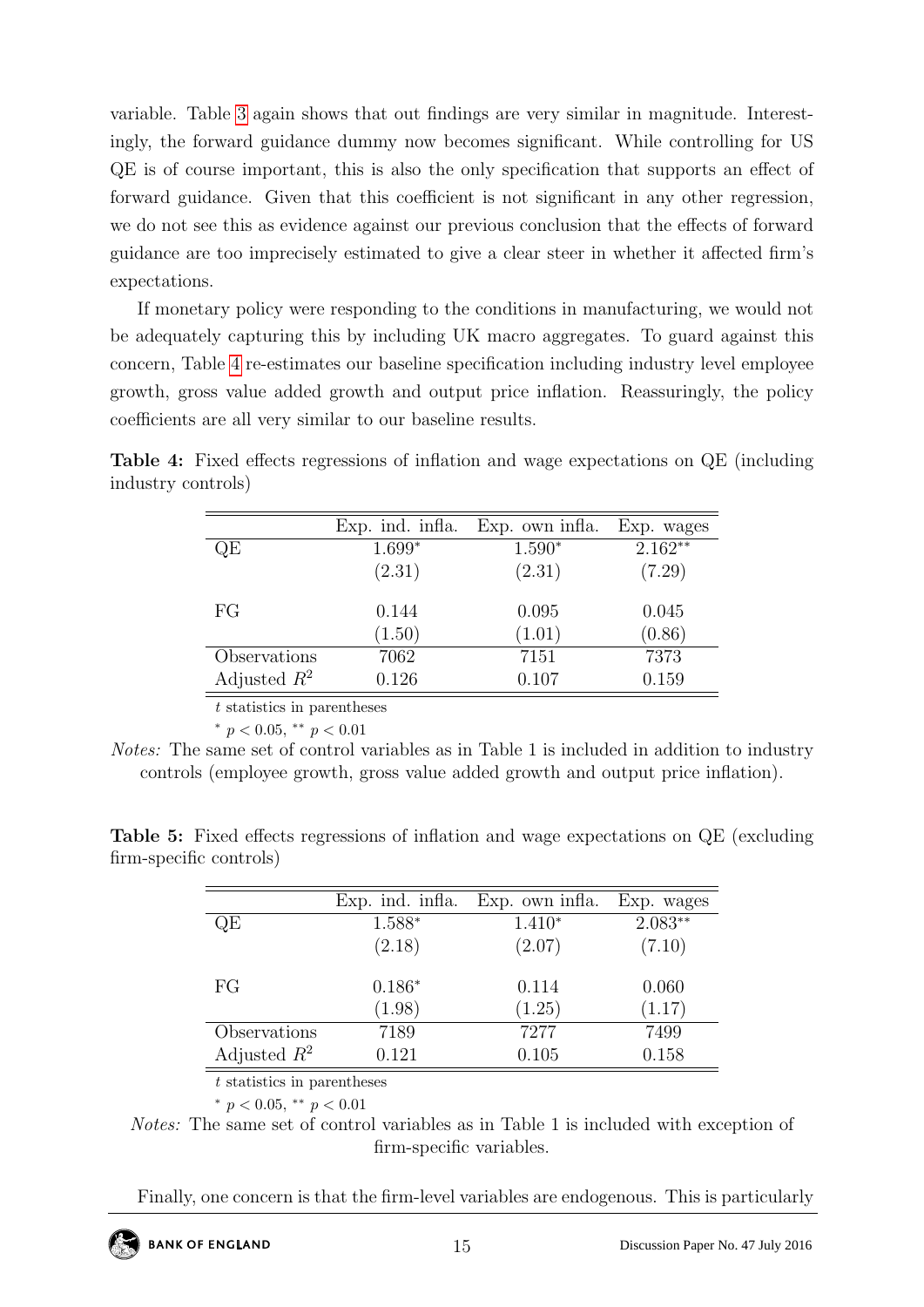true for the employees variable. Table [5](#page-15-1) therefore presents the results where these are excluded. Again, the main results are very similar.

## 5.3 Alternative Sample Restrictions

Our baseline specification restricts the sample to firms that are observed for at least 4 consecutive quarters. Tables [6](#page-16-0) and [7](#page-16-1) assess the sensitivity to this choice by restricting the sample to firms that answered the survey for at least 2 and 6 consecutive quarters, respectively. When estimating equation [\(1\)](#page-10-2) using these alternative samples, we find that the effects of QE are similar compared to our baseline results.

<span id="page-16-0"></span>Table 6: Fixed effects regressions of inflation and wage expectations on QE using firms with at least 2 consecutive quarters

|                | Exp. ind. infla. | Exp. own infla. | Exp. wages |
|----------------|------------------|-----------------|------------|
| QE             | 1.804**          | $1.818**$       | $2.278**$  |
|                | (2.83)           | (2.99)          | (8.63)     |
| FG             | $0.187*$         | $0.189*$        | 0.058      |
|                | (2.09)           | (2.20)          | (1.27)     |
| Observations   | 9924             | 10025           | 10213      |
| Adjusted $R^2$ | 0.120            | 0.107           | 0.162      |
|                |                  |                 |            |

t statistics in parentheses

\*  $p < 0.05$ , \*\*  $p < 0.01$ 

Notes: The same set of control variables as in Table 1 is included.

<span id="page-16-1"></span>Table 7: Fixed effects regressions of inflation and wage expectations on QE using firms with at least 6 consecutive quarters

| Exp. ind. infla. | Exp. own infla. | Exp. wages |
|------------------|-----------------|------------|
| 1.452            | $2.069**$       | $2.109**$  |
| (1.72)           | (2.63)          | (6.24)     |
| 0.221            | $0.229*$        | 0.060      |
| (1.95)           | (2.14)          | (0.99)     |
| 5072             | 5159            | 5365       |
| 0.121            | 0.106           | 0.151      |
|                  |                 |            |

t statistics in parentheses

\*  $p < 0.05$ , \*\*  $p < 0.01$ 

Notes: The same set of control variables as in Table 1 is included.

We also formally test whether the size of the estimated coefficients on  $QE$  are significantly different across different choices of the sample size using a likelihood ratio (LR) test. The null hypothesis of this test is that estimated regression coefficients in the sample with at least 4 consecutive quarters are equal to the coefficients in the sample with at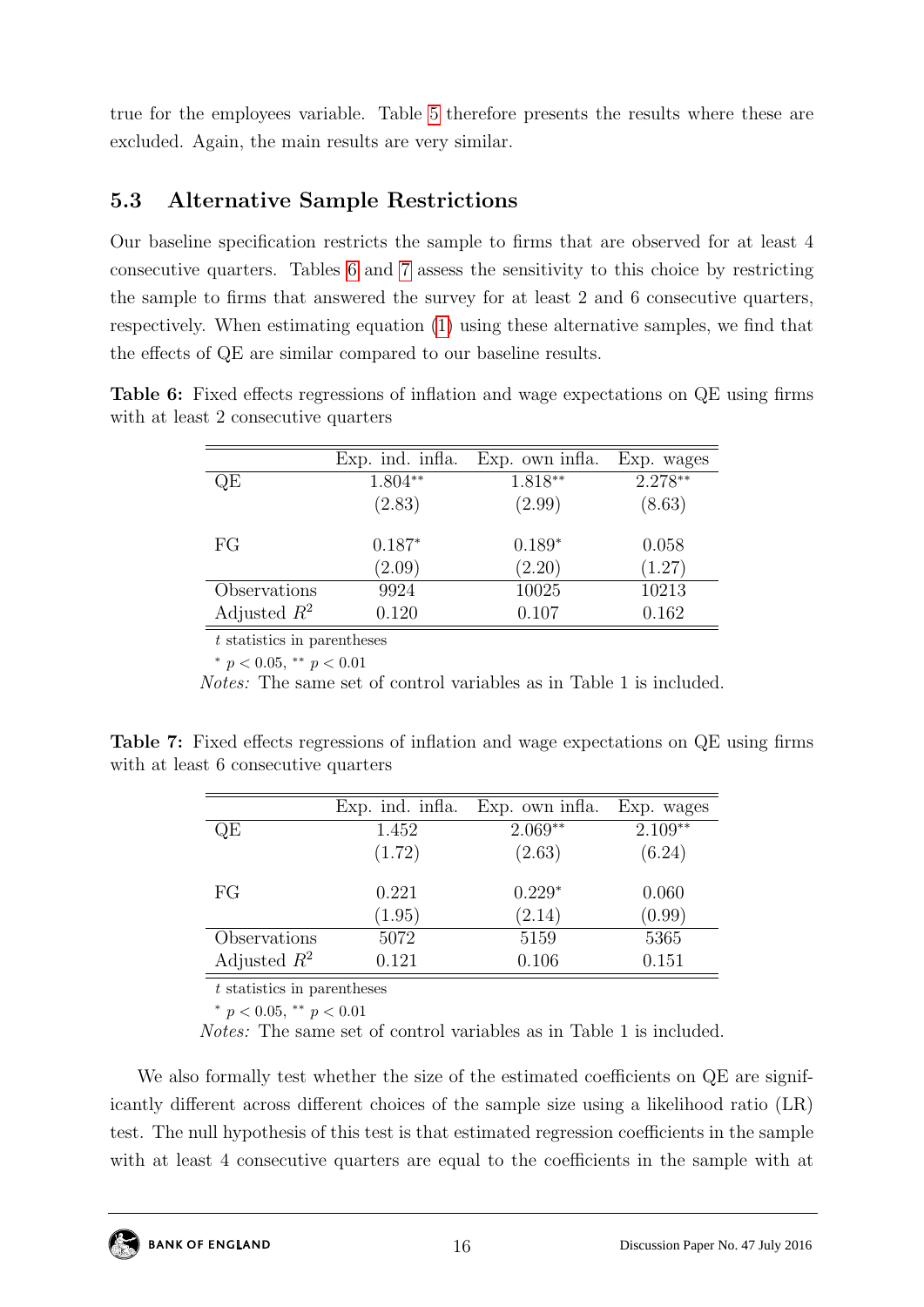least k consecutive quarters, where  $k=2,3,5,..,8$ .<sup>[12](#page-17-0)</sup> We fail to reject the hypothesis that the effects of QE vary across alternative samples.<sup>[13](#page-17-1)</sup>

#### 5.4 An Alternative Measure of QE

Our main results in Table [1](#page-12-0) measure QE as the increase in announced QE amounts scaled by quarterly nominal GDP in 2009Q1. We explore the robustness of our findings to using an alternative measure of QE that is based on either a binary indicator for the QE announcement dates or the difference in the outstanding QE amounts scaled by nominal GDP in 2009Q1. As documented in Tables [8](#page-17-2) and [9,](#page-17-3) our baseline results are robust to using these alternative QE measures.

<span id="page-17-2"></span>Table 8: Fixed effects regressions of inflation and wage expectations on outstanding amounts of QE

|                    | Exp. ind. infla. | Exp. own infla. | Exp. wages |
|--------------------|------------------|-----------------|------------|
| $QE$ (outstanding) | $2.009*$         | 1.827           | $3.627**$  |
|                    | (2.04)           | (1.95)          | (7.44)     |
| FG                 | $0.213*$         | 0.142           | $0.116*$   |
|                    | (2.27)           | (1.56)          | (2.21)     |
| Observations       | 7189             | 7277            | 7499       |
| Adjusted $R^2$     | 0.122            | 0.105           | 0.161      |

t statistics in parentheses

\*  $p < 0.05$ , \*\*  $p < 0.01$ 

Notes: The same set of control variables as in Table 1 is included.

<span id="page-17-3"></span>Table 9: Fixed effects regressions of inflation and wage expectations on a binary QE measure

|                | Exp. ind. infla. | Exp. own infla. | Exp. wages |
|----------------|------------------|-----------------|------------|
| $QE$ (binary)  | $0.301**$        | $0.254*$        | $0.388**$  |
|                | (2.64)           | (2.34)          | (7.84)     |
| FG             | $0.187*$         | 0.119           | 0.067      |
|                | (1.99)           | (1.30)          | (1.30)     |
| Observations   | 7189             | 7277            | 7499       |
| Adjusted $R^2$ | 0.122            | 0.105           | 0.160      |

 $t$  statistics in parentheses

\*  $p < 0.05$ , \*\*  $p < 0.01$ 

Notes: The same set of control variables as in Table 1 is included.

<span id="page-17-0"></span><sup>&</sup>lt;sup>12</sup>The LR test statistic is given by  $LR = -2(LR_{full} - (LR_{group1} + LR_{group2}))$  and under  $H_0$ , it is asymptotically distributed as  $\chi^2$  with df=Number of estimated coefficients.

<span id="page-17-1"></span><sup>&</sup>lt;sup>13</sup>If we test for equality of all regression coefficients,  $H_0$  is rejected in more than half of all cases. However, testing the equality of all coefficient estimates is likely to be too restrictive given that our focus is only on the policy coefficients.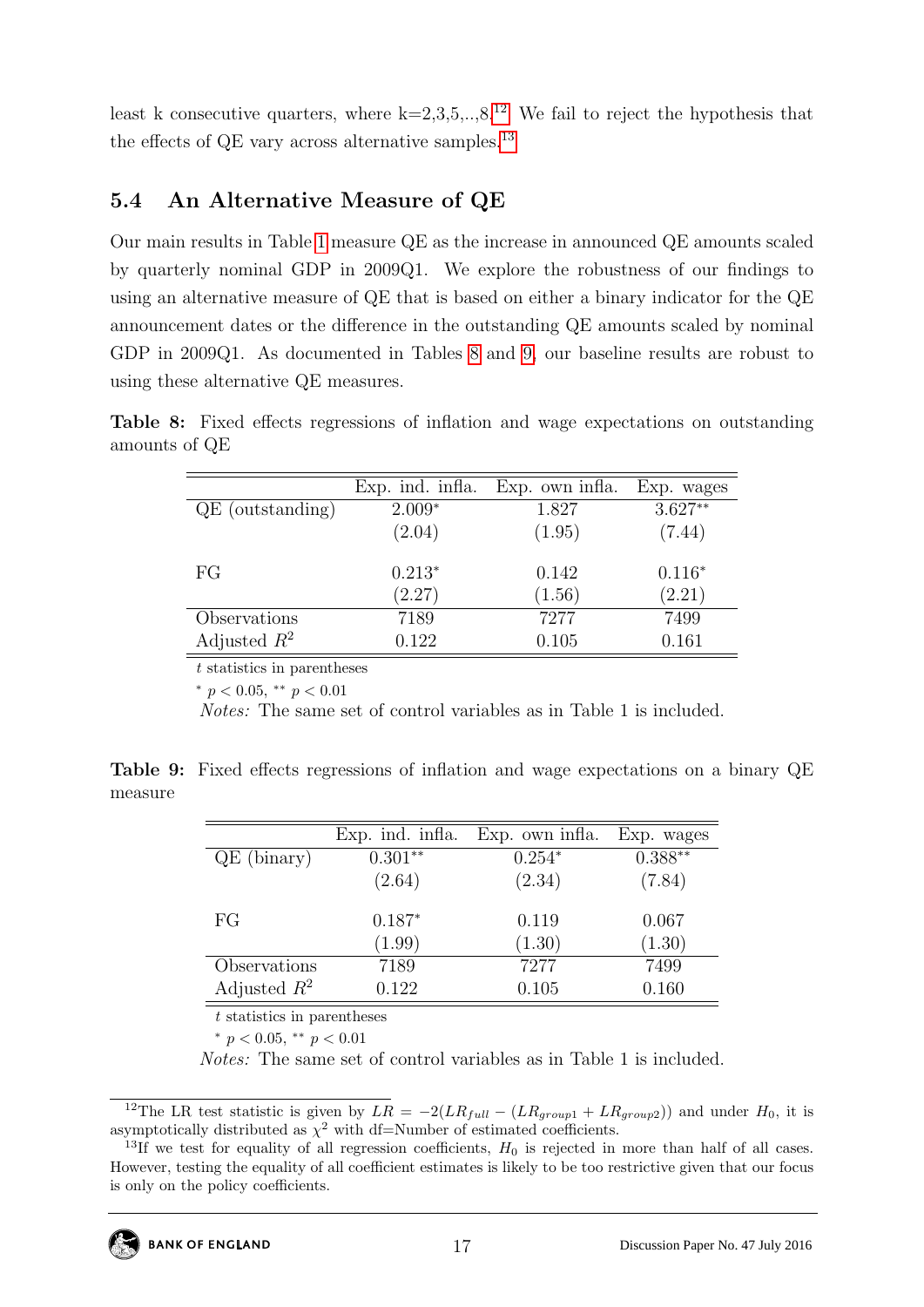## <span id="page-18-0"></span>6 Conclusions

An important lesson from the Great Depression is that persistent deflation can lead to undesirable economic outcomes, such as debt deflation spirals [\(Fisher](#page-19-12) [\(1933\)](#page-19-12)) and enduring economic stagnation [\(Hansen](#page-19-13) [\(1939\)](#page-19-13)). And the beginning of the Great Recession had important parallels with the Great Depression' [\(Almunia et al.](#page-19-14) [\(2009\)](#page-19-14)). To prevent history from repeating itself, central banks around the world implemented a number of unconventional monetary policies, including large scale asset purchases of government and private sector assets, Forward Guidance on interest rates, and policies targeted to directly stimulate lending. But to which extent these different policies had a material impact on output and inflation is still not well understood. An important channel through which these policies can affect the latter is through their impact on inflation expectations. To our knowledge, this is the first paper to examine the impact of these policies on firm inflation expectations with a new dataset from the UK.

To identify the effect of QE on firms' expectations, we use a novel approach of combining microeconometric data with macroeconomic shocks: QE is exogenous to inflation expectations of individual firms. We can therefore estimate the effect of QE on firms' inflation expectations using a panel data model that also includes a wide range of aggregate and industry-wide developments. Our main result is that firms' own inflation expectations increased by 0.22 percentage points in response to  $\pounds 50$  billion QE in the UK. Our findings suggest that inflation expectations play a role in transmission of QE to the real economy. In contrast, the effect of the MPC's forward guidance is not statistically significant.

The ability of central banks to stabilise inflation expectations at the Zero Lower Bound and ensure the economy does not slip into deflation remains a key aspect of the policy debate. Our findings suggests that QE interventions played a modest role in stabilising inflation expectations in the United Kingdom in recent years. Our findings for other policy interventions were not conclusive but precisely estimating the effects of other unconventional policies on expectations remains an interesting avenue for future research.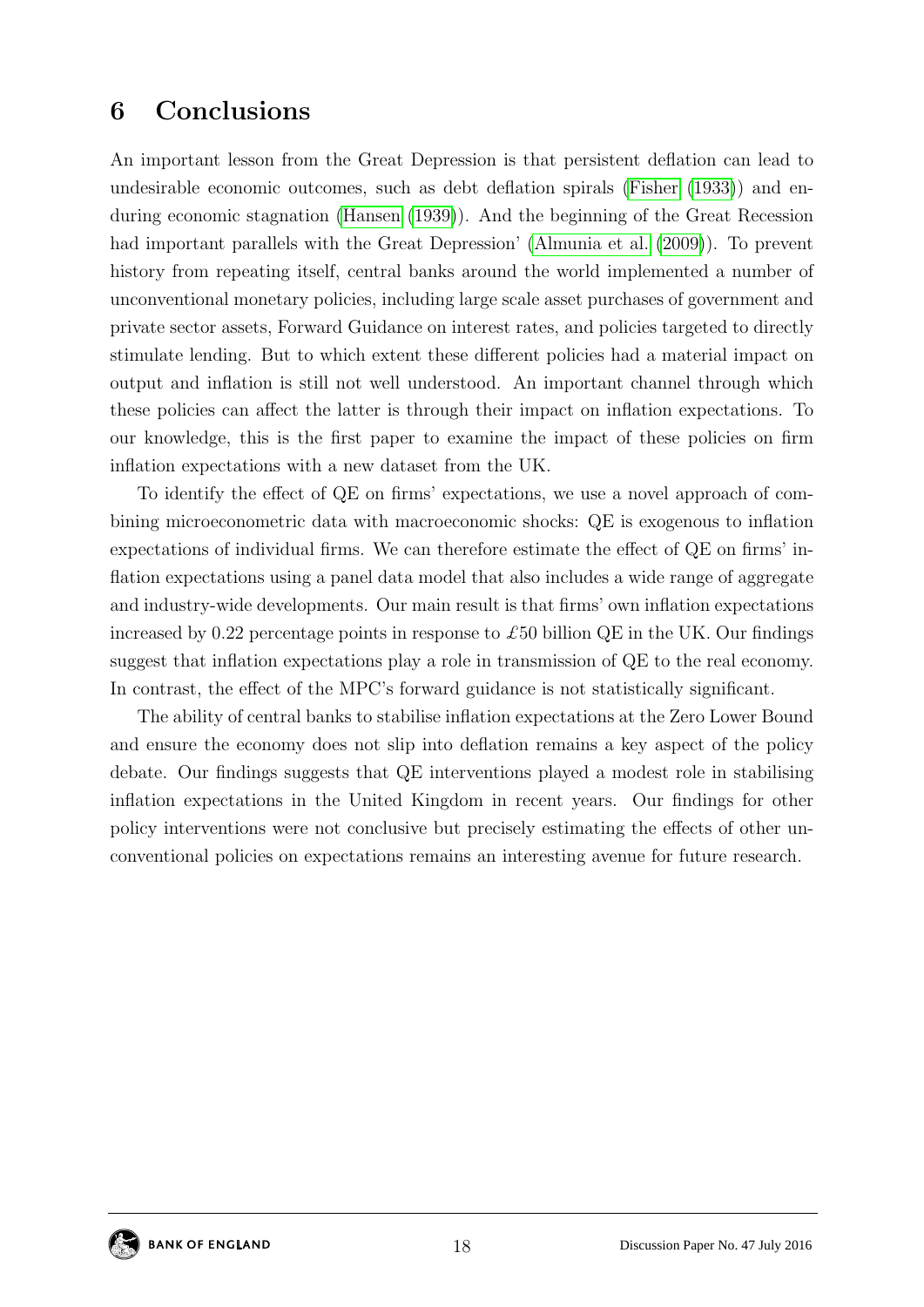## References

- <span id="page-19-14"></span>Almunia, M., A. Benetrix, B. Eichengreen, K. O'Rouke, and G. Rua (2009): "From Great Depression to Great Credit Crisis: Similarities, Differences and Lessons," NBER working paper.
- <span id="page-19-5"></span>BAUMEISTER, C. AND L. BENATI (2013): "Unconventional Monetary Policy and the Great Recession: Estimating the Macroeconomic Effects of a Spread Compression at the Zero Lower Bound," International Journal of Central Banking, 9, 165–212.
- <span id="page-19-9"></span>CARROLL, C. D. (2003): "Macroeconomic Expectations Of Households And Professional Forecasters," The Quarterly Journal of Economics, 118, 269–298.
- <span id="page-19-3"></span>Chung, H., J.-P. Laforte, D. Reifschneider, and J. Williams (2011): "Have we underestimated the likelihood and severity of the zero lower bound events?" Federal Reserve Bank of San Francisco working paper.
- <span id="page-19-6"></span>COIBION, O. AND Y. GORODNICHENKO (2014): "Information Rigidity and the Expectations Formation Process: A Simple Framework and New Facts," American Economic Review, forthcoming, –.
- <span id="page-19-7"></span>COIBION, O., Y. GORODNICHENKO, AND S. KUMAR (2015): "How do firms form their expectations? New survey evidence," 1197–199.
- <span id="page-19-10"></span>DALE, S. AND J. TALBOT (2013): Forward Guidance and in the UK, London: In Forward Guidance, Edited by den Haan, W. Centre for Economic Policy Research.
- <span id="page-19-1"></span>D'AMICO, S. AND T. KING (2012): "Flow and stock effects of large-scale asset purchases: evidence on the importance of local supply," SSRN working paper.
- <span id="page-19-4"></span>Del Negro, M., G. Eggertsson, A. Ferrero, and N. Kiyotaki (2011): "The great escape? A quantitative evaluation of the Fed's liquidity facilities," Staff Reports 520, Federal Reserve Bank of New York.
- <span id="page-19-12"></span>Fisher, I. (1933): "The Debt-Deflation Theory of Great Depressions," Econometrica, 1, 337–57.
- <span id="page-19-0"></span>Gagnon, J., M. Raskin, J. Remache, and B. Sack (2011): "The Financial Market Effects of the Federal Reserve's Large-Scale Asset Purchases," International Journal of Central Banking, 7, 3–43.
- <span id="page-19-13"></span>Hansen, A. (1939): "Economic Progress and Declining Population Growth," American Economic Review, 29, 1–15.
- <span id="page-19-8"></span>HORI, M. AND S. SHIMIZUTANI (2005): "Price expectations and consumption under deflation: evidence from Japanese household survey data," International Economics and Economic Policy, 2, 127151.
- <span id="page-19-11"></span>Hsiao, C. (2003): Analysis of Panel Data, Cambridge: Cambridge University Press.
- <span id="page-19-2"></span>JOYCE, M. A. S., A. LASAOSA, I. STEVENS, AND M. TONG (2011): "The Financial Market Impact of Quantitative Easing in the United Kingdom," International Journal of Central Banking, 7, 113–161.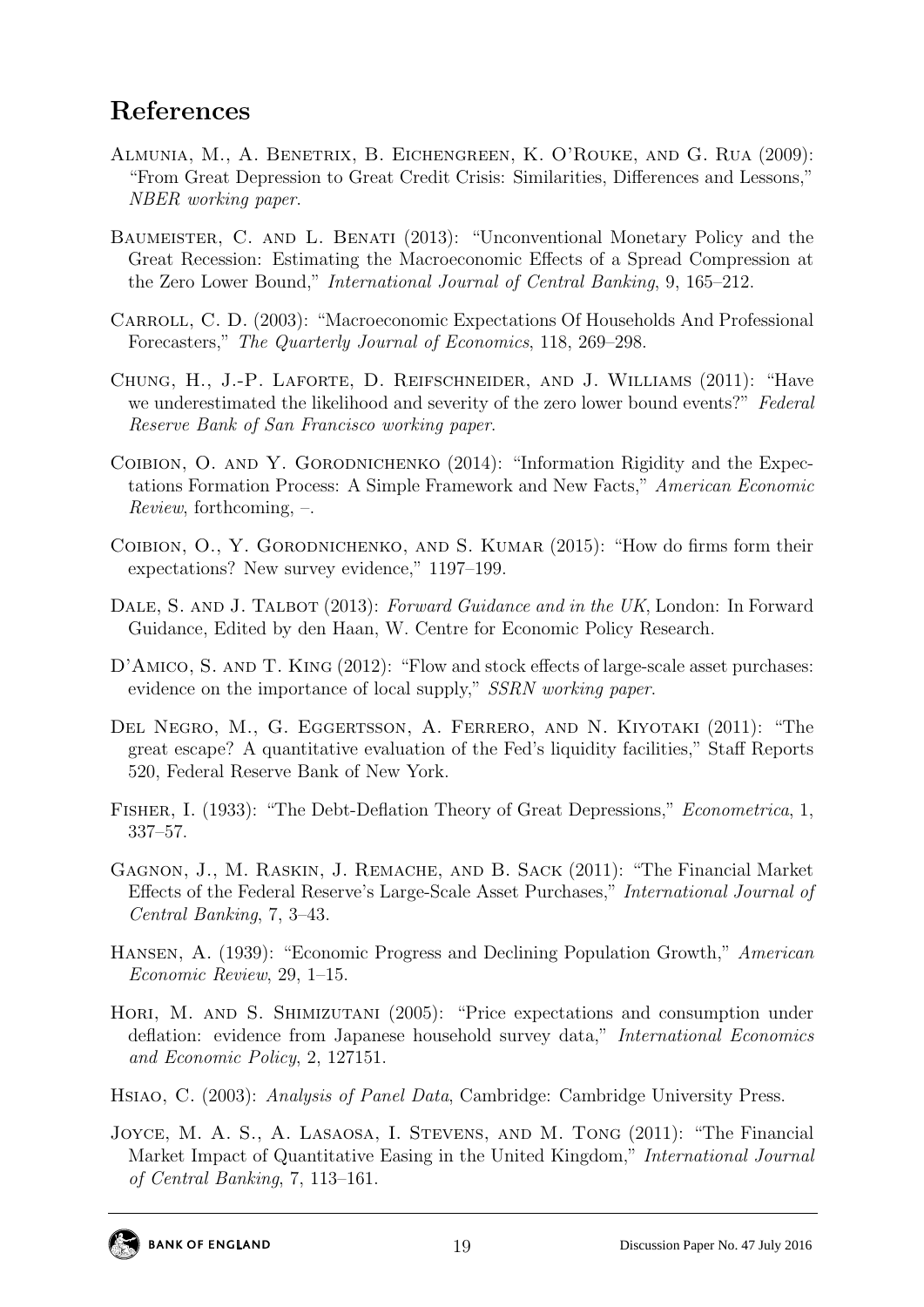- <span id="page-20-3"></span>KAPETANIOS, G., H. MUMTAZ, I. STEVENS, AND K. THEODORIDIS (2012): "Assessing the Economy-wide Effects of Quantitative Easing," The Economic Journal, 122, F316  $- F347.$
- <span id="page-20-1"></span>Krishnamurthy, A. and A. Vissing-Jorgensen (2011): "The Effects of Quantitative Easing on Interest Rates: Channels and Implications for Policy," Brookings Papers on Economic Activity, 43, 215–287.
- <span id="page-20-0"></span>Krugman, P. (1998): "It's Baaack: Japan's Slump and the Return of the Liquidity Trap," Brookings Papers on economic Activity.
- <span id="page-20-6"></span>LUI, S., J. MITCHELL, AND M. WEALE (2011): "Qualitative business surveys: signal or noise?" Journal of the Royal Statistical Society Series A, 174, 327–348.
- <span id="page-20-2"></span>Meier, A. (2009): "Panacea, Curse, or Nonevent? Unconventional Monetary Policy in the United Kingdom," IMF Working Paper 09/163, International Monetary Fund.
- <span id="page-20-7"></span>MITCHELL, J., R. J. SMITH, AND M. R. WEALE (2013): "Efficient Aggregation Of Panel Qualitative Survey Data," Journal of Applied Econometrics, 28, 580–603.
- <span id="page-20-5"></span>PESARAN, M. H. AND M. WEALE (2006): "Survey Expectations," Handbook of economic forecasting, Elsevier.
- <span id="page-20-4"></span>WEALE, M. AND T. WIELADEK (2014): "What are the macroeconomic effects of asset purchases?" External MPC Unit Discussion Paper.
- <span id="page-20-8"></span>WOODFORD, M. (2012): "Methods of Policy Accommodation at the Interest-Rate Lower Bound," Paper presented at Jackson Hole, 2012.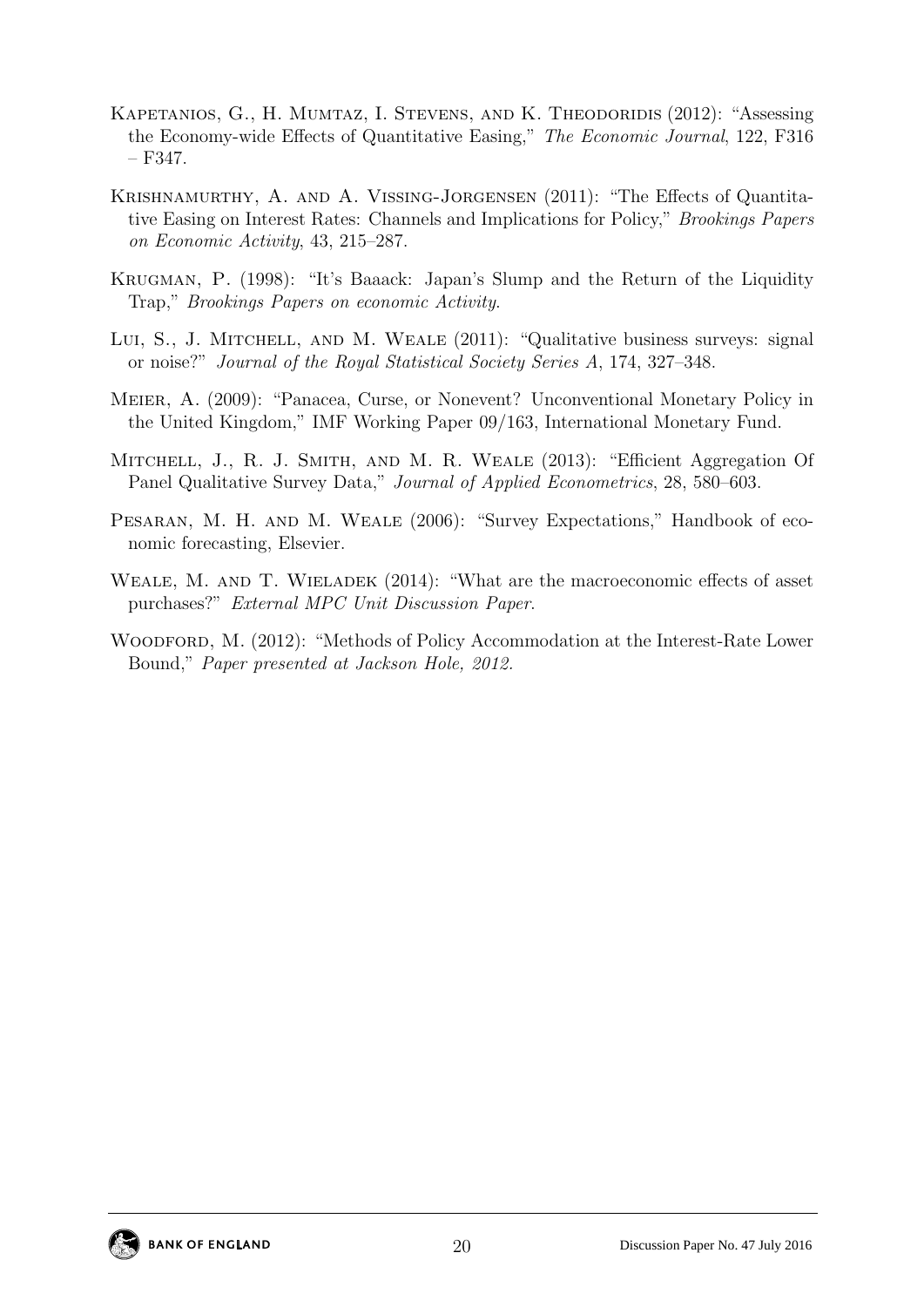<span id="page-21-2"></span>

Figure 6: Distribution of forecast errors

(c) Exp. wage inflation

Notes: Forecast errors are computed as the difference between firm's inflation or wage perception and expectations formed for the same quarter.

## A Appendices

#### <span id="page-21-0"></span>A.1 Forecast errors

An interesting question is how accurate are firms' inflation expectations. Figure [6](#page-21-2) reports histograms of the forecast errors from the perspective of the individual firm, that is, the difference between perceptions of inflation and wages over the past year and expectations formed one year ago. A possible interpretation of this difference is unanticipated aggregate or idiosyncratic shocks that realized in the interim period. The measures of forecast errors are centered around zero, but there is significant dispersion.

## <span id="page-21-1"></span>A.2 The timing of policy interventions

The timing of the survey field work and the announcement of QE in Figure [7.](#page-22-1) In each quarter, the survey field work starts approximately 10 days before the end of the current quarter and ends approximately 10 days after the start of the next quarter. In case of the 2008Q4 ITS, for example, the survey period started around December 20, 2008 and ended around January 10, 2009. The policy announcements took place outside the field work periods with exception of QE2 and QE3 where the announcements took place a few days before the field work for the previous quarter was completed. In these cases, we assume